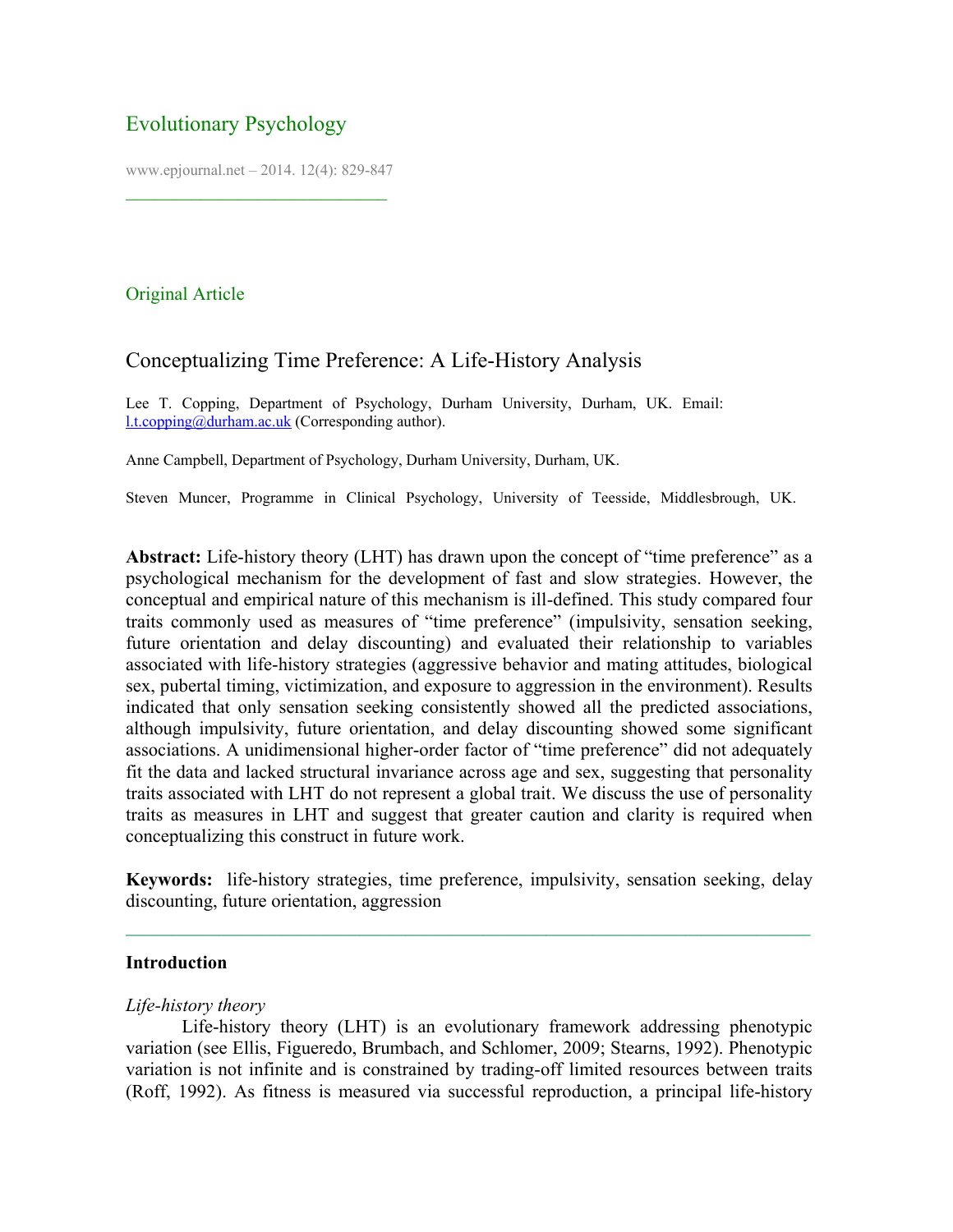decision is the age of reproductive onset. Organisms can terminate investment in growth and reproduce early, expanding reproductive windows at the expense of lower accumulated capital for parenting. Alternatively, delaying reproduction allows somatic growth and resource accumulation but shortens the reproductive window. Age-specific mortality rates affect trade-offs (Ellis et al., 2009; Promislow and Harvey, 1990) because reproduction first requires survival. An organism's development thus balances reproductive optima with avoiding fitness cliffs. Mortality rates differ across ages and environments, making reproductive timing decisions sensitive to risks of premature death.

LHT principles have been applied to explaining variation among humans (e.g., Belsky, Steinberg, and Draper, 1991; Chisholm, 1999; Ellis et al., 2009). It has been proposed that individuals detect cues to mortality either directly from the local environment (Wilson and Daly, 1997) or via familial stress manifested through weak attachments (Belsky et al., 1991; Chisholm, 1999), predisposing the adoption of a "faster" developmental trajectory. This is achieved by earlier pubertal onset, coitus, and willingness to engage in risky behaviors such as aggression and short-term couplings (Chisholm, 1999; Ellis et al., 2009). According to Chisholm (1999), fast strategists (those who have suffered greater environmental and familial stress) express a "time preference" that prioritizes shortterm consumption over long-term investment, leading to riskier, but evolutionarily functional behaviors. The nature of "time preference" forms the core of this paper.

## *Time preference*

 $\overline{a}$ 

Chisholm's (1999) "time preference" is an economic term synonymous with "intertemporal choice [between alternatives with varying costs or benefits over time], impatience, impulsiveness, self-control and the inability to defer gratification" (p. 135). The concept is often used interchangeably with "time perspective" and "time horizon" (Wilson and Herrnstein, 1985) and is proposed to be the psychological mechanism supporting strategic decision-making during development (Chisholm, 1999). Those with shorter time preferences consume resources in the present. Present consumption protects against possible future fitness cliffs. In environments where mortality risks are high, early reproduction and willingness to take risks may be functional, because capitalizing on resources and opportunities in the present can ensure fitness returns (Chisholm, 1999; Ellis et al., 2009). Deferring investment may bring no return at all through premature death. From a fitness perspective, individuals living under high mortality conditions have the least to lose and the most to gain from increased aggression and mating effort in the present, optimizing fitness in response to beliefs about reproductively uncertain<sup>1</sup> futures (Chisholm, 1999).

Schechter and Francis (2010) found that measures of future orientation were positively related to longer life expectancy and negatively related to childhood attachment problems and risk-taking attitudes. Kruger, Reischl, and Zimmerman (2008) demonstrated that time preference mediated relationships between measures of developmental environments and measures of aggression and criminality (corroborated by Hill, Jenkins,

<sup>&</sup>lt;sup>1</sup> Recent theoretical and experimental works now conceptualize Chisholm's concept of environmental uncertainty as separate dimensions of harshness and unpredictability (Ellis et al., 2009), but these dimensions are difficult to disentangle at the measurement level. For clarity, this study maintains Chisholm's terminology of "uncertainty" or "stress" throughout unless explicitly stated otherwise.

Evolutionary Psychology – ISSN 1474-7049 – Volume 12(4). 2014.  $\sim$  -830-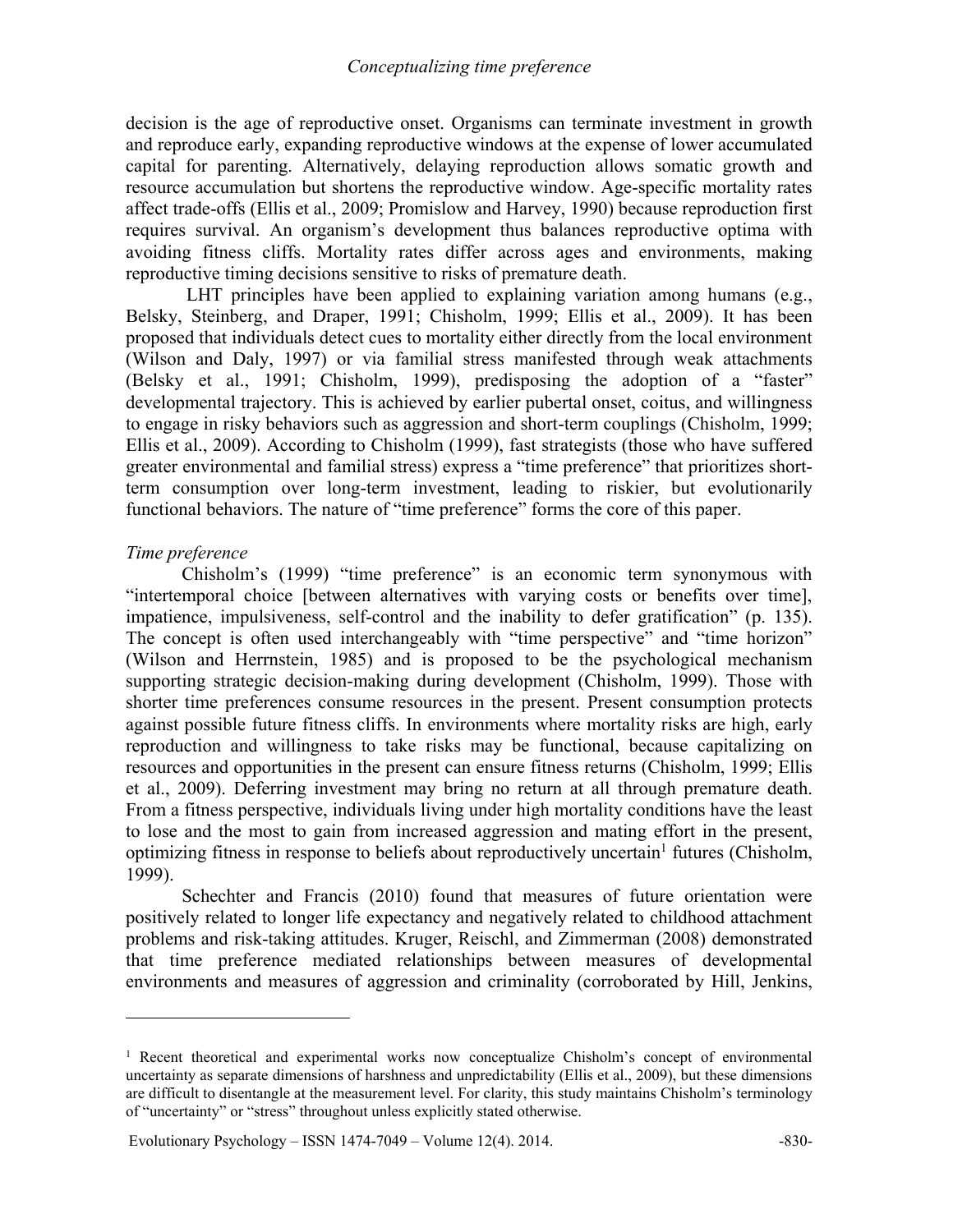and Farmer, 2008). Self-assessed life expectancy has shown predicted correlations with life-history behaviors; shorter life expectancies were associated with more aggression, risky behavior, and earlier reproductive behavior (Chisholm, 1999; Copping, Campbell, and Muncer, 2013a; Wilson and Daly, 1997; Wilson and Herrnstein, 1985).

Chisholm (1999) conceptualized time preference with reference to several psychological traits, most of which fall under the umbrella concept of "impulsivity." "Impulsivity" constitutes a "heterogeneous cluster of lower-order traits" (Depue and Collins, 1999; p. 495). Others have also stressed the multi-faceted nature of the construct (Evenden, 1999; Cross, Copping, and Campbell, 2011). Based on weak correlations between different measures, Frederick, Loewenstein, and O'Donoghue (2002) concluded that "time preference" is likely multidimensional—a proposition supported by others (Smith and Hantula, 2008; Teuscher and Mitchell, 2011). Loewenstein, Weber, Flory, Manuck, and Muldoon (2001) claimed that the construct consists of three facets: impulsivity (spontaneous/unplanned activities), inhibition (restricting impulses), and compulsivity (planning). Frederick et al. (2002) argued that intertemporal choice (between immediate smaller rewards and delayed larger rewards) results from multiple, competing processes and motives; a single discounting rate applicable to all choices is unlikely. Wilson and Daly (2006) concluded that a unitary construct reflecting time horizon is "not a psychological reality" (p. 993) based on results comparing offenders and non-offenders that were inconsistent with predictions.

The use of the constructs "time preference" and "impulsivity" has been historically inconsistent. For instance, Hill et al. (2008) invoke sensation seeking (as a measure of heritable temperament) as indirectly causing weaker future orientation, which in turn increases risky behavior and impulsivity. All these traits are conceptually subsumed under "time preference," yet in this one study, these facets variously represent biological vulnerability, a mediating mechanism, and a behavioral outcome. The role of "impulsivity" is similarly unclear in psychometric LHT measures (Figueredo et al., 2005), with some but not all facets of this construct acting as correlates (but not causes) of fast/slow strategies.

Empirical findings based on the measurement of traits constituting "time preference" (such as delay discounting and time perspective) have sometimes contradicted LHT predictions, particularly in aggression research where violent or juvenile offenders are no more present-orientated than non-violent offenders or community samples (Brennan, Moore, and Shepherd, 2010; Nagin and Pogarsky, 2004; Wilson and Daly, 2006; but see Brezina, Tekin, and Topalli, 2009). Chisholm (1999) claimed that "time preference" should be sensitive to age and sex, with younger individuals and males demonstrating the highest rates of future discounting. However, this has not always been supported by research findings. Sex differences rarely emerge (Cross et al., 2011), and elderly rather than young individuals often discount more heavily (Read and Read, 2004; Trostel and Taylor, 2001). In a review of the animal literature, Fawcett, McNamara, and Houston (2012) proposed that discounting is not exponential and is instead context-dependent and contingent on the availability and consistency of reward.

Whilst lower-order traits constituting "time preference" and "impulsivity" are implicated in LHT, conceptual confusion and empirical overlap of these umbrella terms create difficulties in identifying psychological mechanisms. This exploratory study aimed to conceptually untangle components of "time preference" and investigate their association with life-history variables.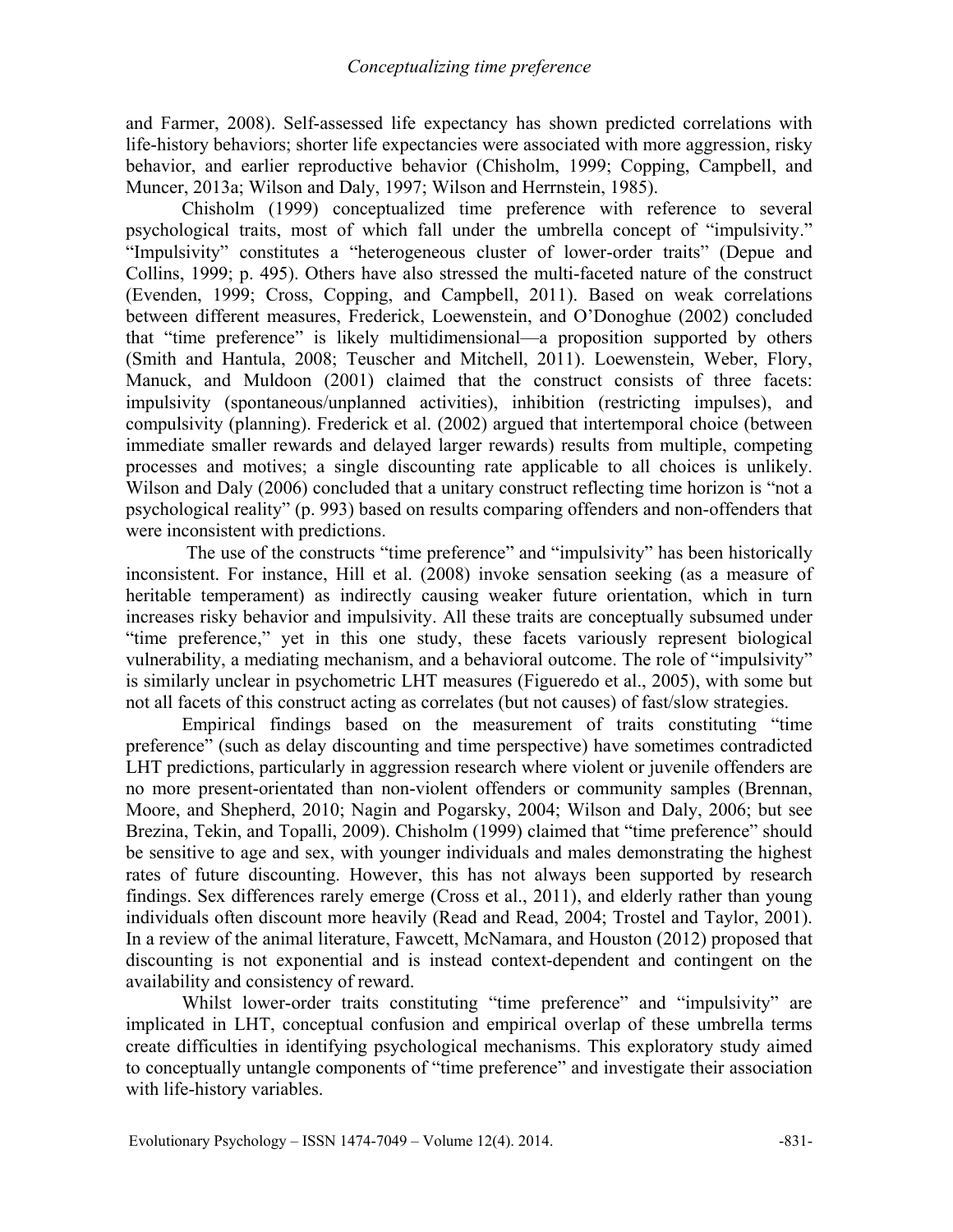# *Identifying psychological mechanisms*

According to Chisholm, "time preference" is the mediator between environmental stress and behavior. Psychological mechanism(s) that represent it should demonstrate the following associations (although these are not necessarily criteria for evaluating all potential life history variables, they should apply to aggression and mating behaviors based on Chisholm's hypothesis):

 1) *Associations with life-history behaviors such as aggression and mating attitudes*. As "time preference" is the hypothesized mediating mechanism underpinning behavioral expression, candidate traits failing to demonstrate such associations may be rejected.

 2) *Associations with reproductive onset*. If a shorter "time preference" results from earlier puberty (or the converse), pubertal age would be expected to show significant associations with a candidate "time preference" trait(s).

 3) *Associations with environmental stressors.* Chisholm (1999) claimed local mortality rates impact upon family instability and disrupt attachment bonds, conveying levels of environmental stress indirectly to developing children. If "time preference" is a response to environmental stress, it should demonstrate associations with indicators of stressful environments.

 4) *Sex differences*. Evolutionary principles emphasize a role of biological sex in attachment processes, personality, and behavioral expressions of life-history variables, particularly aggression and sexual activity (Archer 2009; Copping, Campbell, and Muncer, 2013b; Del Giudice, 2009). Differing reproductive variances between the sexes form the basis of these differences, with reproductive outcomes being more variable for males than females (Bateman, 1948; Trivers, 1972) encouraging greater male risk-taking and impulsivity to secure reproductive fitness (Wilson and Daly, 1985)—the opposite being true for females (Campbell, 1999). Indeed, Chisholm (1999) claimed that sex would be a key factor in "time preference."

Several traits have been associated with a faster life-history tempo. A review of these traits in relation to the above four criteria follows.

 *Sensation Seeking*. Sensation Seeking (SS) is defined as "the need for varied, novel and complex sensations and experiences and the willingness to take social risks for the sake of such experience (Zuckerman, 1979; p. 10)." It is often regarded as synonymous with impulsivity and risk taking, despite evidence to the contrary (Copping et al., 2013b; Cross et al., 2011). Aggression and antisocial behaviors correlate positively with levels of SS (Wilson and Scarpa, 2010), as do risky sexual behaviors and mating strategies (Donohew et al., 2000; Seto, Lalumiere, and Quinsey, 1995). Sex differences in SS are evident (Cross et al., 2011). Higher rates of SS have been associated with indices of environmental stress (Gatzke-Kopp, Raine, Loeber, Stouthamer-Loeber, and Steinhauer, 2002). SS is also negatively correlated with pubertal onset (particularly in males: Khurana et al., 2012; Steinberg et al., 2008).

*Impulsivity*. Impulsivity represents a lack of deliberation. Typical questionnaire items include "I often get into trouble because I don't think before I act" and "I will often say what comes into my head without thinking first." Impulsivity is negatively correlated with age of first sex (McAlister, Pachana, and Jackson, 2005) and positively related to physical and verbal aggression (Vigil-Colet and Codorniu-Raga, 2004). Sex differences are evident but weak  $(d = .12;$  Cross et al., 2011). Stressful environments may contribute to impulsivity via interaction with genetic variants associated with impulsivity (Reif et al.,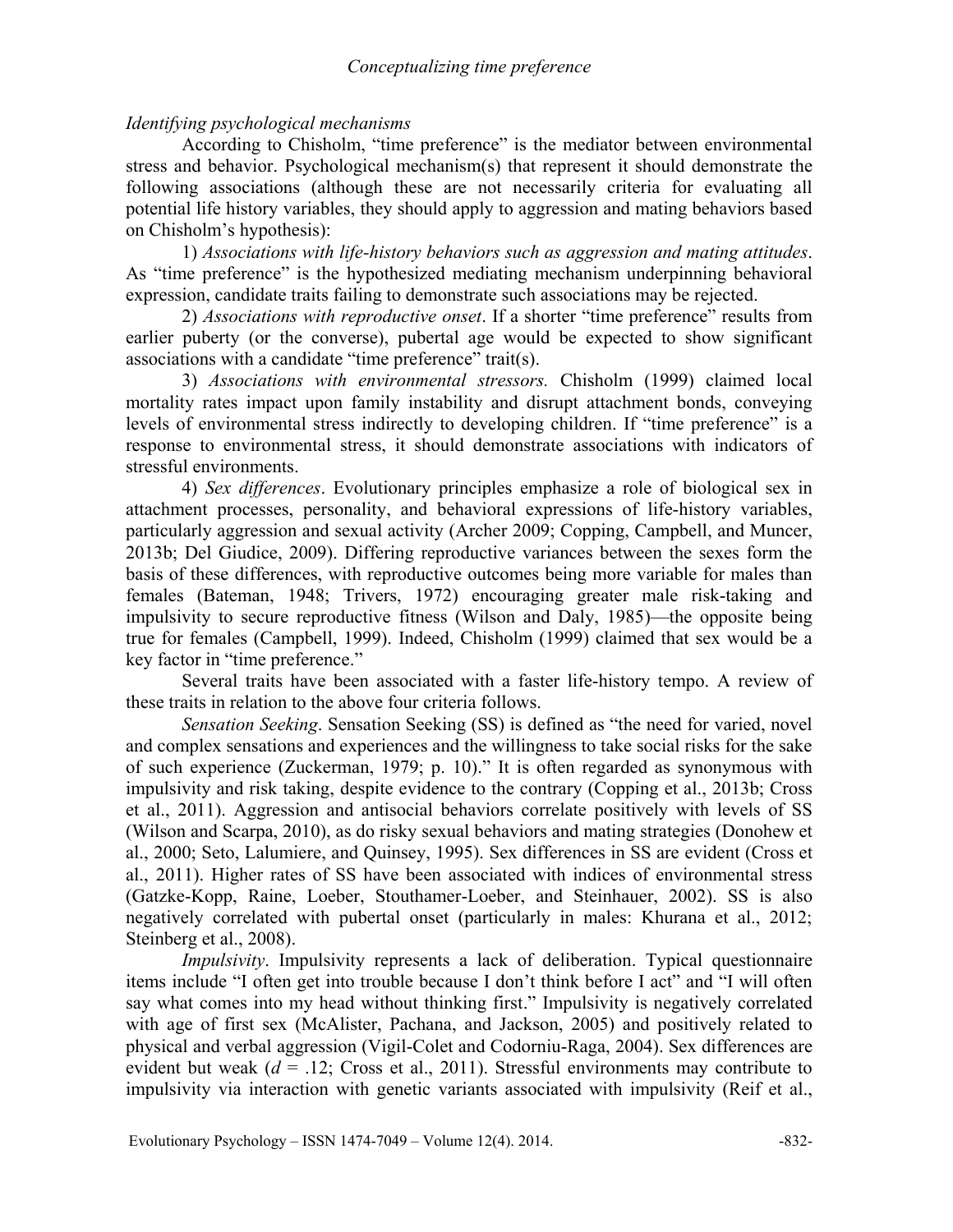2011). Measures of impulsivity show expected relationships with pubertal onset (Khurana et al., 2012).

 *Future Orientation*. Future Orientation (FO) describes several related cognitive, attitudinal, and motivational processes (see Steinberg et al., 2009), representing the ability to comprehend, predict, and plan for the future. Although "future orientation" is invoked as a mediator in LHT, studies often use proxies such as life expectancy (Chisholm, Quinlivan, Peterson, and Coall, 2005; Wilson and Daly, 1997) or hopelessness (Bolland, 2003). FO is correlated with aggression and sexual activity (Bolland, 2003; Cabrera, Auslander, and Polgar, 2009; Wilson and Daly, 1997). Women are more future orientated than men (Kruger et al., 2008; Schechter and Francis, 2010; Steinberg et al., 2009), and economically disadvantaged individuals show weaker future orientations (Nurmi, 1987, 1992). Life expectancy has shown expected relationships with female pubertal onset (Chisholm et al., 2005).

 *Delay Discounting.* Delay Discounting (DD) describes a preference for short-term over long-term gains where subjective reward value decreases with increases in receipt delay (Mazur, 1987). Respondents are presented with choices between small, immediate rewards and larger, delayed rewards and indicate reward preferences given varied delay periods. Rewards can be hypothetical or real. DD is related to risky behaviors, including aggression and sexual risk-taking, (Reimers, Maylor, Stewart, and Chater, 2009). Sex differences have been found in measures of DD, but their magnitude varies considerably (Cross et al., 2011). Discounting is also influenced by resource scarcity (Griskevicius, Delton, Robertson, and Tybur, 2011; Griskevicius, Tybur, Delton, and Robertson, 2011). Measures of discounting also show expected correlations with pubertal onset (Khurana et al., 2012).

# *Current study*

The current exploratory study aims to evaluate Chisholm's conceptualization of "time preference" to determine if one latent construct encompassing all four suggested traits exists. Traits were also examined individually to determine which trait best meets the criteria for a mediating psychological mechanism.

# **Materials and Methods**

# *Participants*

Seven hundred and forty one individuals (306 males and 435 females) recruited from schools, colleges, and universities participated in an online questionnaire. Their mean age was  $16.87$  ( $SD = 5.59$ ). Participants had to be age 13 or above and to have reached puberty in order to participate (for ethical reasons). No exclusion criteria or incentives were used.

# *Measures*

Measures are described below. Confirmatory factor analysis (CFA) was conducted on all measurement indicators where a latent factor was assumed. Models were evaluated by the following criteria:  $X^2$  values should be non-significant, RMSEA (measuring model complexity) should be .05 or below (Browne and Cudeck, 1993), and CFI values should be greater than .95 (Hu and Bentler, 1999). Method of estimation was weighted least squares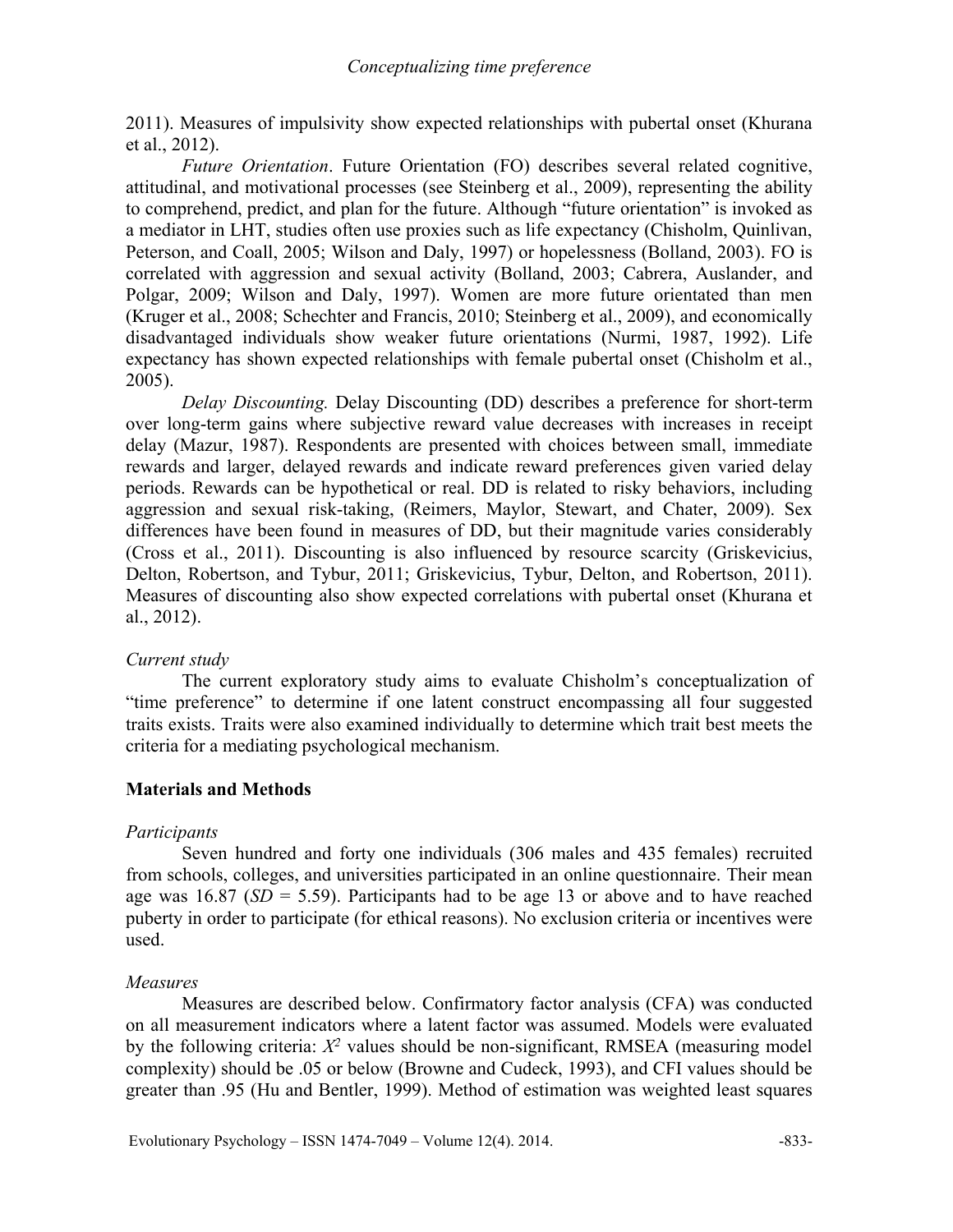with means and variance corrections (WLSMV). This procedure is appropriate for categorical/ordinal level data (Brown, 2006). Reliability was examined using ordinal alpha (Zumbo, Gadermann, and Zeisser, 2007), which more accurately estimates reliability than Cronbach's alpha on ordinal measures.

## *Potential mediators of LH strategy*

*Sensation Seeking (SS)*. The *SS* scale includes 11 binary items measuring thrill and excitement seeking. These were taken from the 19-item Impulsive-Sensation Seeking Scale (Imp-SS; Zuckerman, Kuhlman, Joireman, Teta, and Kraft, 1993), which reliably splits into distinct impulsivity and sensation seeking subscales (Copping et al., 2013b; Zuckerman and Kuhlman, 1993). The scale is summed, with higher scores representing higher levels of sensation seeking. SS items include "I like to have new and exciting experiences and sensations even if they are a little frightening" and "I like doing things just for the thrill of it." CFA was used to validate the scale. The 11-item scale did not fit adequately. Removing five items created an adequate measure  $(X^2(9) = 13.30, p > .05, RMSEA = .03, 95\% \text{ CI}$ [0.00, 0.06], CFI = .99), which was used in further analyses ( $\alpha$  = .79). Factor loadings ranged from .29 to .64.

*Impulsivity (DI)*. The Dysfunctional Impulsivity scale (*DI*; Dickman, 1990) is composed of 12 binary items measuring deliberative failure. The inventory is summed, with higher scores representing greater impulsivity. Items include "I will often say whatever comes into my head without thinking first" and "I often get into trouble because I don't think before I act." CFA was used to validate the scale. The 12-item scale did not fit adequately. Removing four items created an adequate measure  $(X^2(20) = 32.69, p > .01,$ RMSEA = .03, 95% CI [0.00, 0.05], CFI = .99), which was used in further analyses ( $\alpha$  = .77). Factor loadings ranged from .09 to .70.

 *Future Orientation (FO)*. Future Orientation was measured using the 15-item *Future Orientation Scale* (Steinberg et al, 2009). However, two of the three subscales (*Anticipation of Future Consequences* and *Planning Ahead*) contained items that were conceptually similar to DI; these scales were moderately correlated with DI (.60 and .57 respectively). For this reason, we analyzed items on the *Time Perspective* subscale only (*α* = .54) to maintain a clear distinction between constructs. According to Steinberg et al. (2009), the low alpha value of the subscale is attributable to the small number of items. CFA indicated a good fit to the data  $(X^2(5) = 6.30, p > 0.05, RMSEA = 0.02, 95\% \text{ CI } [0.00,$ 0.06], CFI = .99). Factor loadings ranged from .06 to .71. This 5-item measure presented two opposing statements separated by the word *BUT* on a 4-point Likert scale, requiring participants to indicate which statement best described them (i.e., statement A is really true for me, statement A is sort of true for me, statement B is sort of true for me, statement B is really true for me). For example, A) Some people spend very little time thinking about how things might be in the future, *BUT* B) Other people spend a lot of time thinking about how things might be in the future. Higher scores represent a greater orientation towards the future.

*Delay Discounting (DD)*. *DD* was measured using the One-Shot Delay Discounting Measure (Reimers et al., 2009). On this binary item, participants indicated which they would prefer: £45 in three days' time or £70 in three months' time. Reimer's et al. claimed this measure to be as effective as a full behavioral DD battery. A higher score signifies preference for larger, delayed rewards.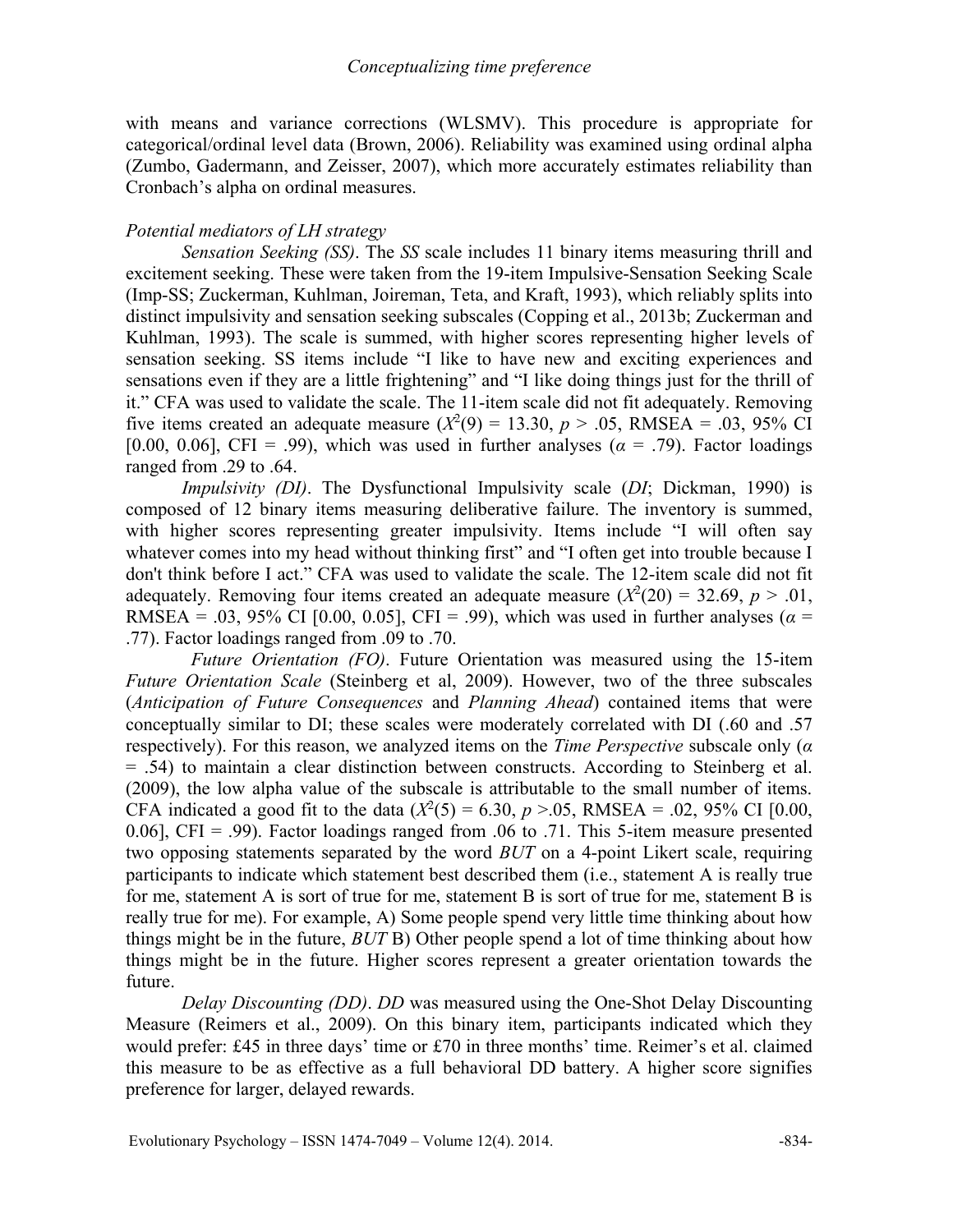## *Life-history variables*

*Aggression*. Levels of physically aggressive behavior were recorded using the Richardson Conflict Response Questionnaire (RCRQ; Richardson and Green, 2003). Items reference various acts of physical aggression and respondents indicate how often they have performed each in the last year using a 5-point Likert scale labelled "rarely" to "often" (e.g., "How many times in the last year have you kicked someone?"). The six items were loaded onto one factor using CFA. Two items were dropped to produce an adequate fit  $(X^2(2) = .43, p > .05, RMSEA = .00, 95\% \text{ CI} [0.00, 0.05], CFI = 1.00).$  Factor loadings ranged from .73 to .85. Internal consistency was high ( $α = .91$ ). Higher scores index greater aggression.

*Attitudes to Short-Term Relationships (STR).* This was measured with an 11-item questionnaire presenting opposing statements regarding sexual and relationship behaviors. Participants indicated their response on a 4-point Likert scale in the same manner as the FO scale. This was a new measure developed for this study (see Appendix 1 for items). The 11 items were loaded onto one factor using CFA. Seven items were dropped to produce an adequate fit  $(X^2(2) = 4.43, p > .05, RMSEA = .04, 95\% \text{ CI} [0.00, 0.09], CFI = .99)$ . Factor loadings ranged from .60 to .87. Internal consistency was high ( $\alpha$  = .81). Higher scores represent a proclivity for STR.

*Puberty*. Participants indicated the age at which they reached puberty from 11 options, ranging from "younger than 10" to "older than 18."

## *Environment*

*Environmental stress*. Environmental stress was examined by using perceptions of neighborhood aggression on the assumption that higher levels of perceived violence and victimization are indicative of greater environmental stress (mortality risk). Levels of victimization (*Vict*) and environmental aggression (*EA*) were measured by using modified versions of the RCRQ, which asked participants to record how often they had witnessed acts of physical aggression (e.g., "How many times in the last year have you seen someone being kicked?") and how often these acts had happened to them (e.g., "How many times in the last year have you been kicked?"). The six victimization items were loaded onto one factor using CFA. Two items were dropped to produce an adequate fit  $(X^2(2) = .34, p > .05,$ RMSEA = .00, 95% CI [0.00, 0.04], CFI = 1.00). Factor loadings ranged from .75 to .83. Internal consistency was high ( $\alpha$  = .89). Higher scores indicate more frequent victimization. The same procedure was conducted on the witnessed aggression scale. Two items were dropped to produce an adequate fit  $(X^2(2) = 2.93, p > .05, RMSEA = .3, 95\% \text{ CI } [0.00,$ 0.08], CFI = .99). Factor loadings ranged from .81 to .85. Internal consistency was high (*α* = .89). Higher scores indicate more frequent witnessing of aggression.

#### *Analysis*

 $\overline{a}$ 

Multi-group analysis was used to examine invariance on all of the above measures as a function of sex and heterogeneity of participant age (categorized as age  $13-17$  ( $N =$ 584) and  $18+(N = 157<sup>2</sup>)$ . All measures demonstrated invariance across age and sex (model statistics available on request). Analyses were conducted using IBM SPSS 20 and R 3.1.

Evolutionary Psychology – ISSN 1474-7049 – Volume 12(4). 2014.  $-835$ -

<sup>&</sup>lt;sup>2</sup> Only two categories were used due to low n for age groups higher than age 21. Low samples would make CFA analyses impossible.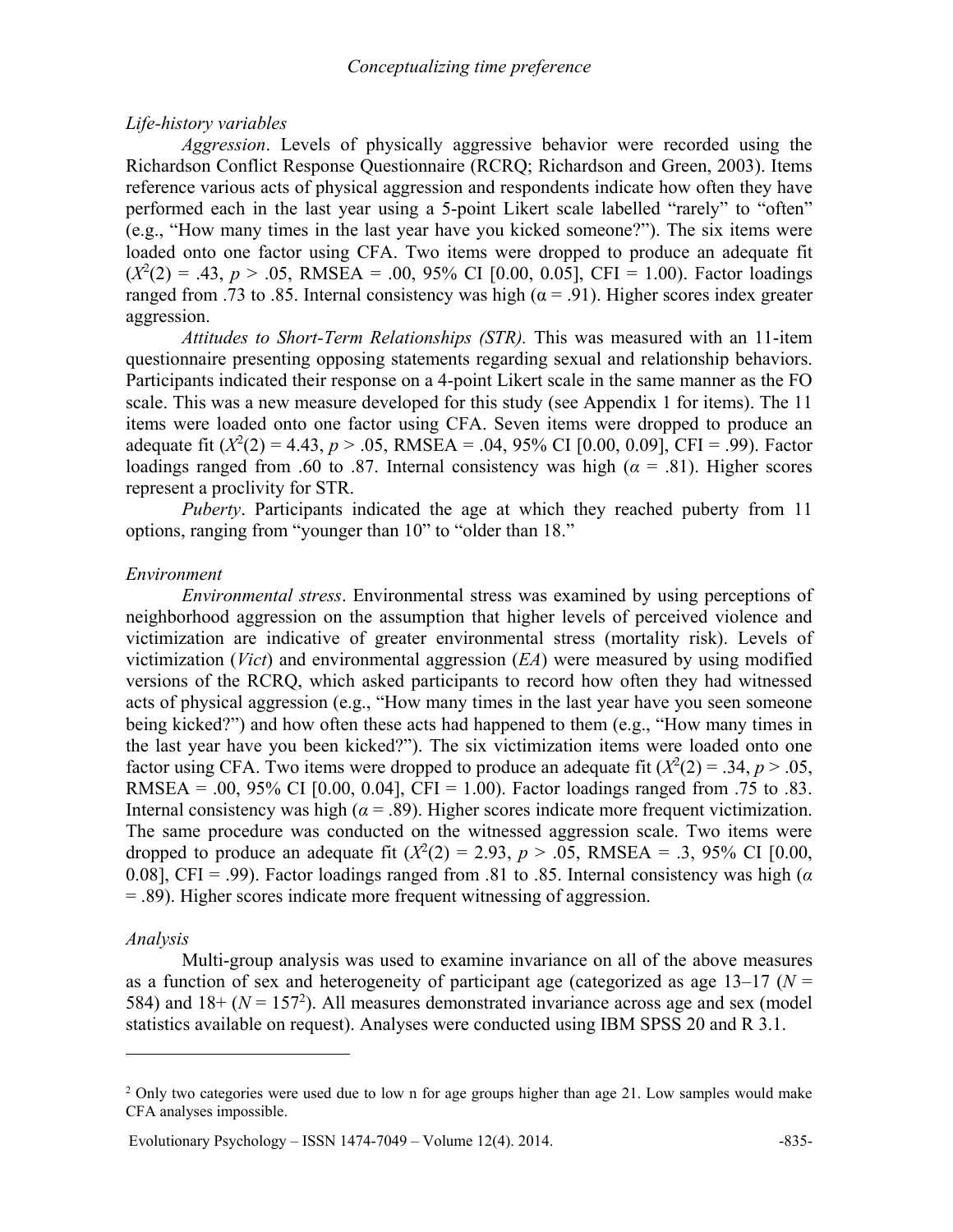# **Results**

The following analyses are exploratory and do not permit conclusions about causal relationships between personality variables and LH variables. Descriptive statistics are presented in Table 1. Correlations are presented in Table 2.

## *"Time preference" as a unitary construct*

Table 2 shows that all four potential traits are related to each other, albeit weakly. This may, therefore, support the contention that "time preference" is a global trait. CFA was used to examine whether such a higher-order structure fit the data. All four indicators were loaded onto a single, higher-order latent factor (representing "time preference"). WLSMV was used to calculate the fit to the data set. This procedure yielded a model that did not adequately fit the data  $(X^2(167) = 321.75, p < .001, RMSEA = .04, 95\% \text{ CI } [0.03,$ 0.04], CFI = .94), with a significant  $X^2$  and a CFI less than .95. Testing for structural invariance between sex and age groups showed that the higher-order structure also varied between groups. Fitting the model to men and women separately yielded a  $X^2$  difference of 92.76 ( $p < .001$ ). The female model did not adequately fit the data ( $X^2(167) = 285.46$ ,  $p <$ .001, RMSEA = .04, 95% CI [0.03, 0.05], CFI = .93). The male model was a closer fit to the data, although  $X^2$  was still significant  $(X^2(167) = 192.70, p < .01, RMSEA = .02, 95\%$ CI  $[0.00, 0.04]$ , CFI = .97). The same procedure was repeated across the two age categories, yielding similar—albeit less variant—figures, with a  $X^2$  difference of 53.21 ( $p$  < .001) and a less adequate model for older participants  $(X^2(167) = 202.34, p < .001, RMSEA$  $= .04, 95\%$  CI [0.01, 0.05], CFI = .93) than for younger participants ( $X^2(167) = 255.55, p <$ .001, RMSEA = .03, 95% CI  $[0.02, 0.04]$ , CFI = .94). The construct of "time preference" appears to be neither a viable higher-order construct nor invariant across sex and age. Appendix 2 shows the factor loadings across each group.

|                                 | Minimum | Maximum | Mean  | SD   |
|---------------------------------|---------|---------|-------|------|
| Age                             | 13.00   | 69.00   | 16.87 | 5.59 |
| Puberty                         | 9.00    | 18.00   | 11.79 | 1.45 |
| Impulsivity (DI)                | 0.00    | 8.00    | 3.38  | 2.27 |
| <b>Future Orientation (FO)</b>  | 0.00    | 3.00    | 1.63  | .56  |
| Sensation Seeking (SS)          | 0.00    | 6.00    | 3.76  | 1.76 |
| Delay Discounting (DD)          | 0.00    | 1.00    | .54   | .50  |
| <b>STR</b>                      | 0.00    | 12.00   | 4.23  | 3.09 |
| Aggression                      | 0.00    | 16.00   | 4.03  | 4.30 |
| Victimization                   | 0.00    | 16.00   | 3.44  | 3.84 |
| <b>Environmental Aggression</b> | 0.00    | 16.00   | 5.70  | 4.40 |

**Table 1.** Descriptive statistics for all study variables

#### *Criterion evaluation*

Table 2 presents correlations between study variables. All candidate variables were associated with the life-history variables in expected directions (Criterion 1). Aggression and orientation to short-term relationships increased with higher levels of DI and SS,

Evolutionary Psychology – ISSN 1474-7049 – Volume 12(4). 2014.  $-836$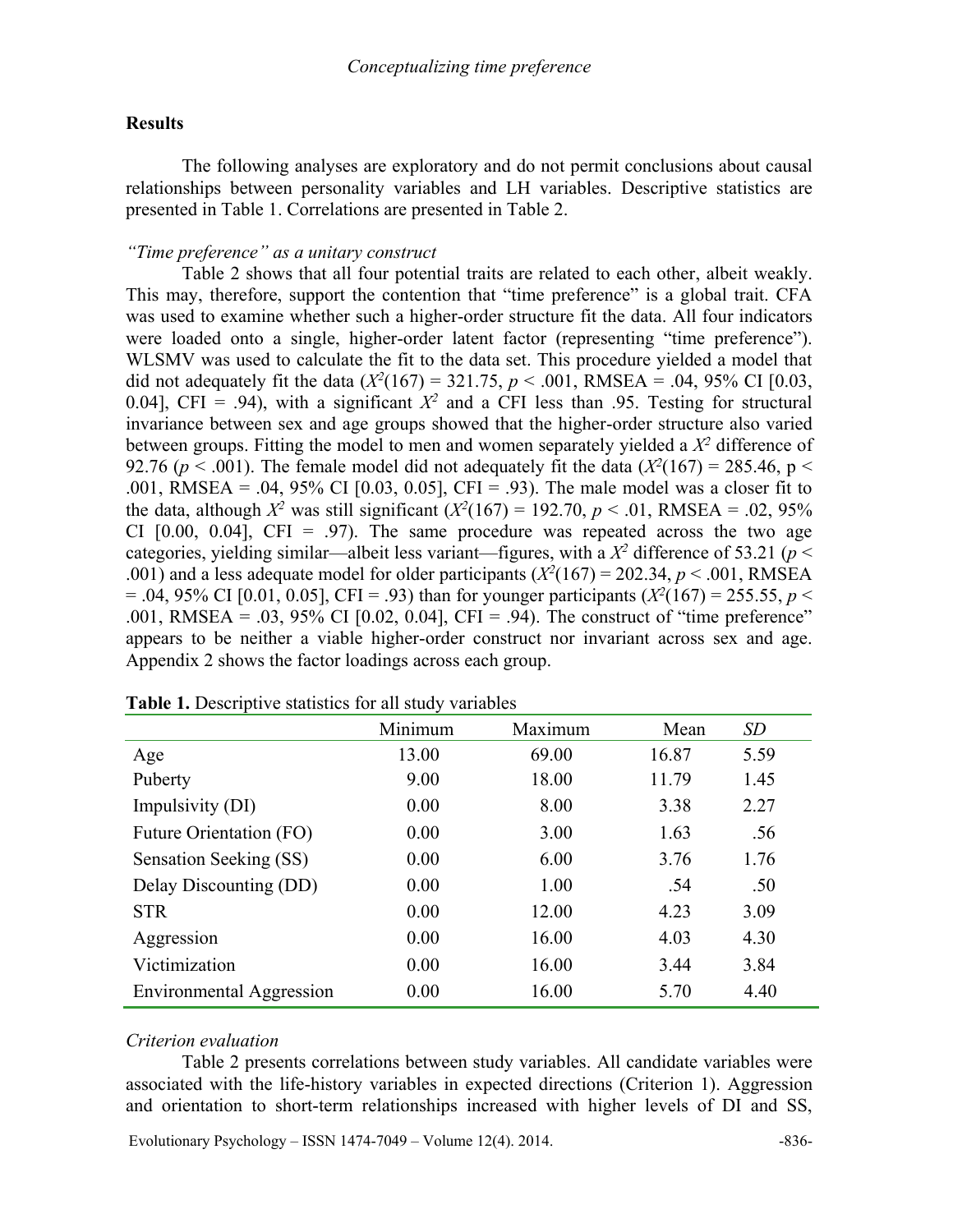weaker FO, and a preference for immediate rewards. All correlations were significant (*p* < .05) albeit weak to modest in strength (ranging from *r* = -.11 to .37). *DI* and *SS* had the strongest associations with life-history variables

Criterion 2 was that candidate variables should correlate with pubertal onset. SS and DI were the more strongly associated ( $r = -.15$  and  $-.10$ ,  $p < .01$ ), whereas DD and FO showed weaker correlations ( $r = .09$  and  $.08$ ,  $p < .05$ ). Higher scores on SS and DI were associated with lower age at puberty. Pubertal onset was later for those with a stronger FO and the propensity to discount short-term rewards.

Criterion 3 proposed that candidate traits should be associated with levels of environmental stress, indexed by exposure to and witnessing of violence. Table 2 shows that all four variables were associated with victimization and witnessing aggression ( $p <$ .05).

|                                                | <b>STR</b> | Aggression | Puberty | Victimization | Environmental<br>Aggression | Future<br>Orientation | Sensation<br>Seeking | Delay<br>Discounting |
|------------------------------------------------|------------|------------|---------|---------------|-----------------------------|-----------------------|----------------------|----------------------|
| Impulsivity (DI)                               | $.22**$    | $37***$    | $-10**$ | $34^{**}$     | $.31***$                    | $-.31$ <sup>**</sup>  | $.33***$             | $-.24***$            |
| Future Orientation<br>(FO)                     | $-20**$    | $-12^{**}$ | $.08*$  | $-.09*$       | $-09*$                      |                       | $-.24***$            | $.17**$              |
| <b>Sensation Seeking</b><br>(SS)               | $21**$     | $32**$     | $-15**$ | $27**$        | $.24***$                    |                       |                      | $-14**$              |
| Delay<br>Discounting (DD)                      | $-11**$    | $-19^{**}$ | $.09*$  | $-.18***$     | $-.20$ <sup>**</sup>        |                       |                      |                      |
| $\mathbf{r}$ and $\mathbf{r}$ and $\mathbf{r}$ |            |            |         |               |                             |                       |                      |                      |

# **Table 2.** Table of correlations

*Note*.  $*_{p} < .05, **_{p} < .01$ 

Criterion 4 focused on sex differences in candidate variables. Independent samples *t*-tests were conducted on each personality trait (chi-square was conducted on DD due to its binary nature). Table 3 presents the results. Significant differences were found in all variables in the expected directions ( $p < .05$ ). Men scored higher on DI and SS, were less future orientated and less likely to defer rewards. Men were also more aggressive and more orientated towards short-term sexual relationships ( $p < .05$  in both cases).

|                                                                                                                                                                                                                                                                                                          | Mean $(M)$ | SD(M) | Mean $(F)$ | SD(F) | $t/X^2$   | $\overline{d}$ |
|----------------------------------------------------------------------------------------------------------------------------------------------------------------------------------------------------------------------------------------------------------------------------------------------------------|------------|-------|------------|-------|-----------|----------------|
| Impulsivity (DI)                                                                                                                                                                                                                                                                                         | 3.62       | 2.18  | 3.23       | 2.31  | $2.39*$   | 0.17           |
| Future Orientation (FO)                                                                                                                                                                                                                                                                                  | 1.51       | .54   | 1.72       | .55   | $-5.02**$ | 0.38           |
| Sensation Seeking (SS)                                                                                                                                                                                                                                                                                   | 3.97       | 1.65  | 3.62       | 1.81  | $2.81**$  | 0.20           |
| Delay Discounting <sup><math>\pi</math></sup> (DD)                                                                                                                                                                                                                                                       | .48        | .50   | .58        | .49   | $9.82*$   | 0.17           |
| Aggression                                                                                                                                                                                                                                                                                               | 4.60       | 4.40  | 3.62       | 4.19  | $3.08**$  | 0.23           |
| <b>STR</b>                                                                                                                                                                                                                                                                                               | 4.86       | 3.40  | 3.79       | 2.78  | $4.68**$  | 0.29           |
| <b>Pubertal Onset</b><br>$M_{11}$ , $M_{22}$ , $M_{12}$ , $M_{23}$ , $M_{24}$ , $M_{25}$ , $M_{26}$ , $M_{27}$ , $M_{28}$ , $M_{29}$ , $M_{20}$ , $M_{20}$ , $M_{20}$ , $M_{20}$ , $M_{20}$ , $M_{20}$ , $M_{20}$ , $M_{20}$ , $M_{20}$ , $M_{20}$ , $M_{20}$ , $M_{20}$ , $M_{20}$ , $M_{20}$ , $M_{20$ | 11.56      | 1 39  | 11.94      | 1.47  | $-.38**$  | 0.13           |

**Table 3.** Significance tests for sex differences (*df* = 739)

*Note.*  $* p < .05$ ,  $* p < .01$ ;  $*$  reported as a Chi Square with a *df* of 2

To assess relative relationship strengths, regression analysis was used to examine the variance contributed by each trait to each LH variable (see Table 4). Using forced entry method, regression allows us to examine the unique variance associated with each

Evolutionary Psychology – ISSN 1474-7049 – Volume 12(4). 2014.  $-837$ -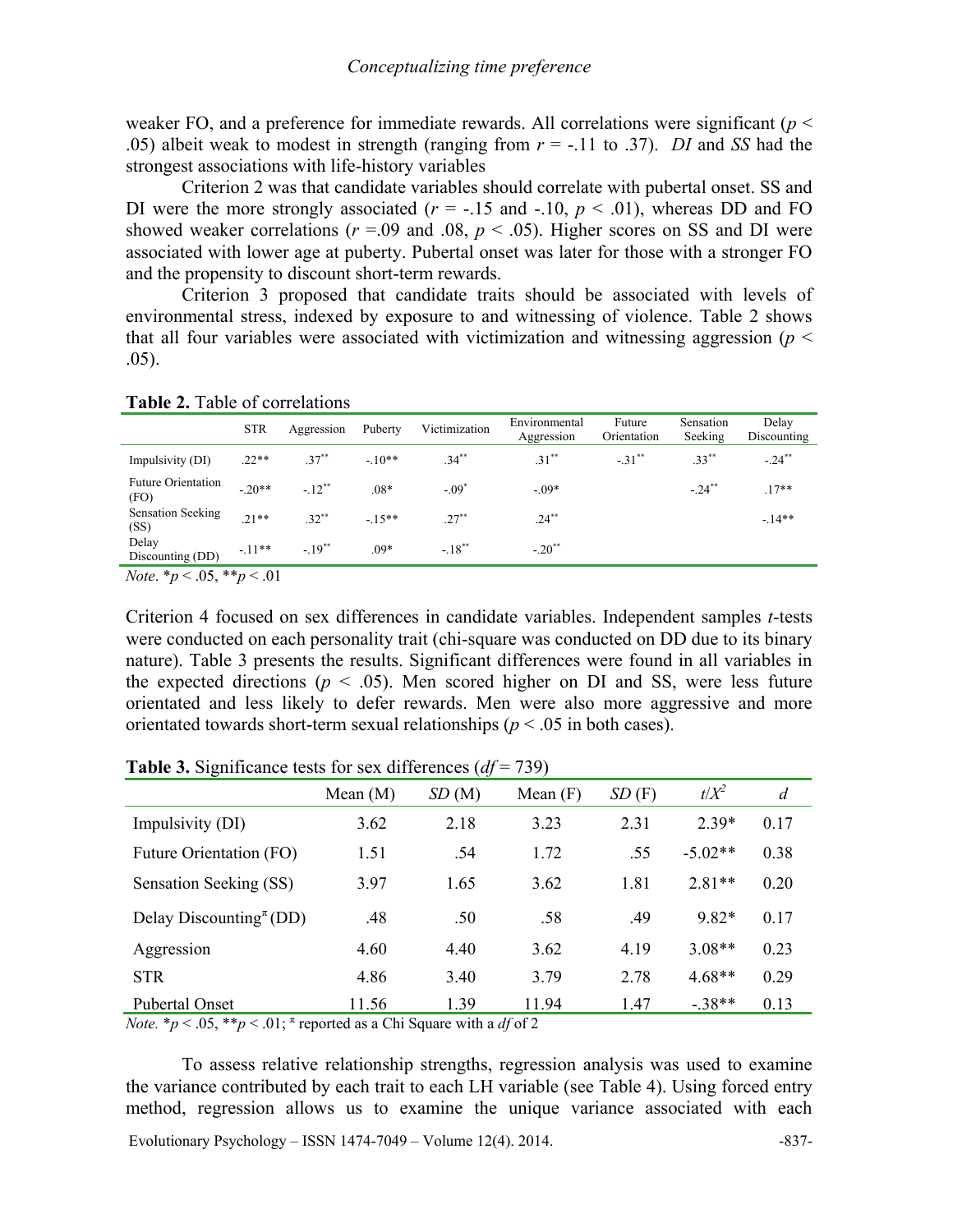predictor. Based on these analyses, SS was the only variable to show consistently significant relationships across all variables ( $p < .01$  in all cases). *DI* was significant with all variables except *Puberty* and showed stronger links to aggression (exposure to and use of) than SS. FO and DD showed the least consistent patterns of relationships across LH variables.

|                         | Aggression | <b>STR</b> | Puberty   | Victimization | Environmental<br>Aggression |
|-------------------------|------------|------------|-----------|---------------|-----------------------------|
| Impulsivity (DI)        | $0.28**$   | $0.13**$   | $-0.04$   | $0.28**$      | $0.24**$                    |
| Future Orientation (FO) | 0.03       | $-0.17**$  | 0.03      | 0.05          | 0.04                        |
| Sensation Seeking (SS)  | $0.22**$   | $0.14**$   | $-0.12**$ | $0.17**$      | $0.15**$                    |
| Delay Discounting (DD)  | $-0.10**$  | $-0.04$    | 0.06      | $-0.10*$      | $-0.13*$                    |

|  | Table 4. Significance of standardized beta weights in regression analysis |  |  |
|--|---------------------------------------------------------------------------|--|--|

*Note*. \* *p* < .05, \*\* *p* < .01

#### **Discussion**

The aims of this study were twofold: to evaluate the global construct of "time preference" and to evaluate potential candidate mechanisms in terms of their suitability as mediating mechanisms in life-history models.

The results indicated that a higher-order global construct of time preference did not fit the data. Supporting previous work (Frederick et al., 2002; Wilson and Daly, 2006), lack of statistical parsimony on the full sample and lack of structural invariance across sex and age, as well as weak correlations between components cast doubt over its feasibility. As all latent measurement structures (see Method) used in this analysis demonstrated invariance across age and sex, the fact that a combined structure did not demonstrate invariance suggests that these traits do not work in the same way together across different sex and age groups. Whilst there was clearly shared variance between the four personality traits, it was not sufficient to support the notion of "time preference" (or indeed "impulsivity") as coherent umbrella constructs in their own right. This is congruent with a growing body of work into the multidimensional nature of superficially similar personality traits (Depue and Collins, 1999; Teuscher and Mitchell, 2011; Wilson and Daly, 2006). However it should be noted however that sample sizes between the age and sex groups differed in the present data and this could have potentially inflated  $X<sup>2</sup>$  values (Brown, 2006). More balanced samples may have yielded a more invariant higher-order construct; Further research is required to examine this possibility.

Regarding the second objective, correlation analysis suggests all of the potential psychological mediating mechanisms in this study demonstrated; 1) relationships with aggression and mating attitudes in expected directions; 2) significant sex differences consistent with evolutionary theory; 3) significant associations with environmental stress (victimization and witnessing aggression) and; 4) significant associations with pubertal onset. Impulsivity and sensation seeking appeared to be the most successful traits with regards to these four criteria, with future orientation and delay discounting being less strongly related.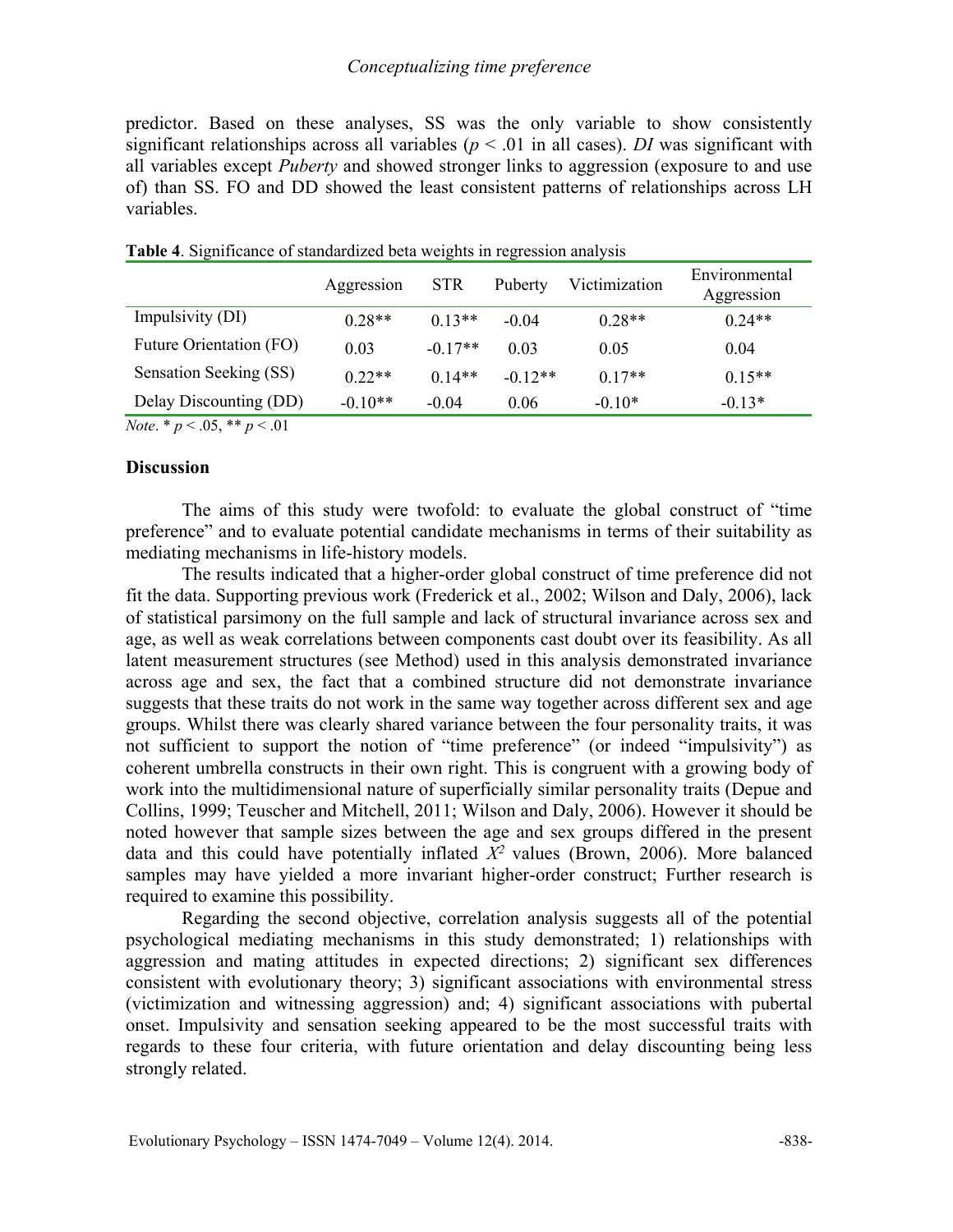#### *Conceptualizing time preference*

Regression analyses confirmed this pattern of results, with impulsivity and sensation seeking yielding the highest beta weights for the prediction of pubertal onset, aggression, mating orientation, and levels of environmental aggression and victimization. Sensation seeking, however, was the only variable to be significant in all cases. It therefore seems likely that sensation seeking is the best of the current candidates to represent the mediating mechanism between environmental stress and life-history strategy. However, it should be noted that impulsivity, while not related to puberty, appeared to be more strongly associated with aggression and environmental aggression. Delay discounting and future orientation were the weaker predictors, and this analysis suggested that they are more peripherally related to life-history variables.

Specifically why sensation seeking and impulsivity appear to be more closely related to life history variables than future orientation and delay discounting is beyond the scope of this study. Future orientation and delay discounting may involve more situational and reflective cognitive abilities, whereas sensation seeking and impulsivity may capture more enduring affective and temperamental traits (MacDonald, 2008). Future work, however, is needed to fully explain these results fully.

# *Limitations, future work and conclusions*

 In any study, conclusions are specific to the measurement instruments used. Our measures of stress do not readily encapsulate the complexity of (and interactions between) harshness and unpredictability in environments (Ellis et al., 2009). Furthermore, our focus was explicitly on external sources of stress as hypothesized by Chisholm (1999). Recent theoretical work by Nettle, Frankenhuis, and Rickard (2013) has suggested a potential role for internal sources of mortality (e.g., pathogenesis, somatic damage) as a driver of strategy behavior. Such factors were not measured here but should not be ignored in future work. Future work should also consider if low or absent correlations are a result of potential suppressor variable(s) that may impact upon life history strategy.

Our index of mating orientation was designed specifically for this study, whereas measures of environmental stress (witnessed aggression and victimization) were modifications of an existing self-report measure of aggression (the RCRQ – Richardson and Green, 2003). Although appearing to represent the intended constructs, these require further testing for the purposes of establishing reliability and validity.

Measures were selected for brevity and simplicity for the purposes of this schoolbased research. Although this aids recruitment and prevents loss of attention, other longer, validated measures should also be implemented, such as the SSS-V (Zuckerman, 1994), the Barrett Impulsivity Scale (Patton, Stanford, and Barratt, 1995), a full delay discounting task, and the Zimbardo Time Perspective Inventory (Zimbardo and Boyd, 1999). The oneshot delay discounting measure, while quick and easy to administer, is known to produce only small, negative correlations with age of first sex and income in large samples (Reimers et al., 2009). Furthermore, single item measures of discounting have been shown to have stronger associations with personality traits—such as impulsivity and sensation seeking—than with a full delay discounting battery (Mishra and Lalumière, 2011). These differential associations may have implications for tests of global "time preference" measures. Future studies should employ alternative indices in order to determine the replicability of the present findings.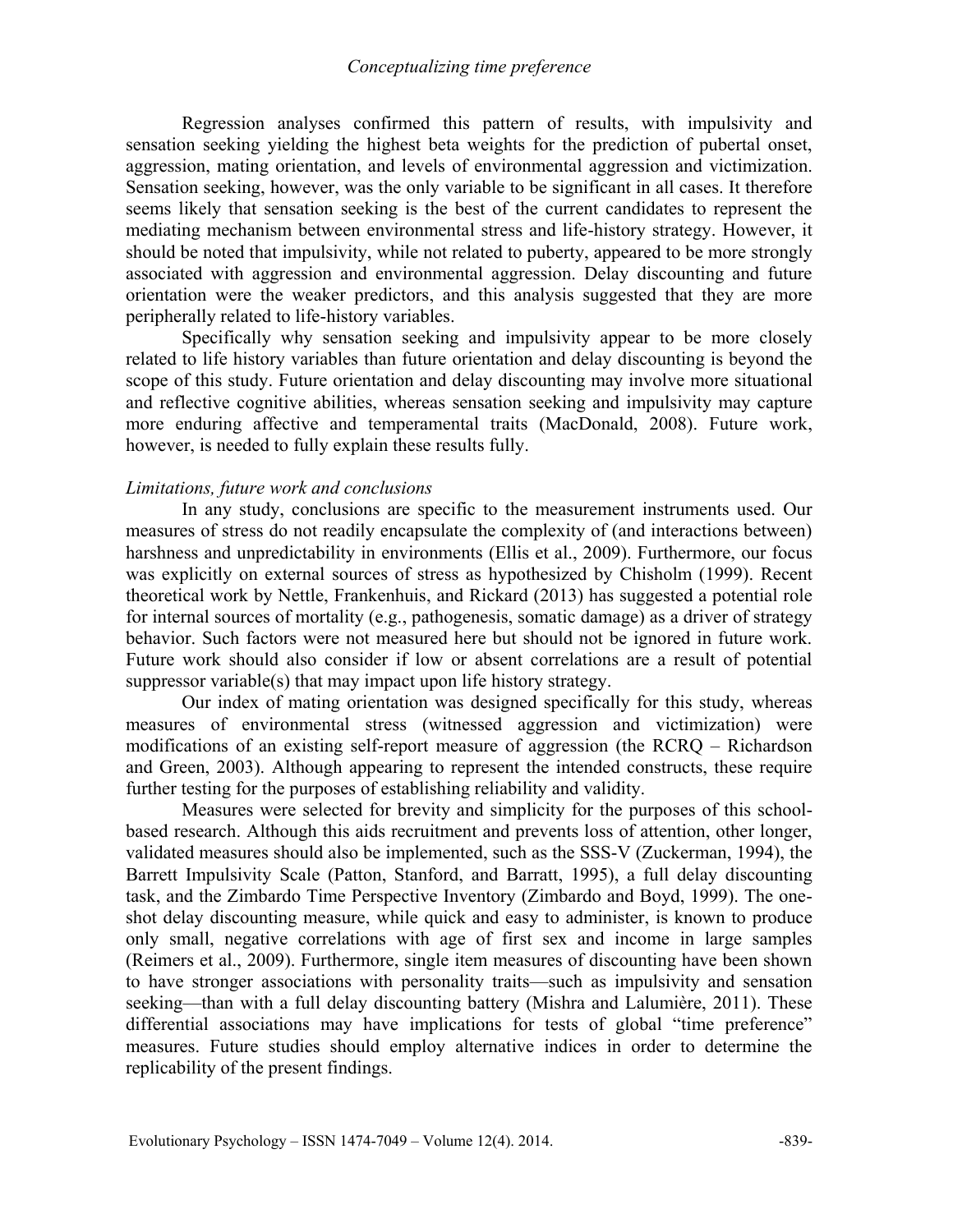Future work needs to establish how potential candidate mechanisms—sensation seeking and impulsivity in particular, given the present results—develop during childhood, as well as the environmental inputs to which they are sensitive and the life-history variables that they affect. Longitudinal data and multivariate modeling are required to properly examine personality mediators of strategy development as part of a longitudinal trajectory. Previous studies have attempted to show how time preference may work in a life-history context (Hill et al., 2008), but the conceptually inconsistent use of "impulsivity" still makes it difficult to ascertain the precise mechanisms involved in strategy development. Longitudinal designs eliminate the need for less reliable retrospective measures of development, particularly self-reported assessments of pubertal timing where the signs are less memorable and distinct for men than for women. Future studies need a more accurate way of gauging pubertal onset given its theoretical importance as a developmental switching point.

The results of this study did not contradict the fundamental premise of Chisholm's (1999) proposal. Our aim was to clarify the conceptual basis of the "time preference" that he invokes. In our exploratory analysis, although the four potential candidates were weakly correlated, a unitary "time preference" structure did not emerge. We suggest that measures of sensation seeking and impulsivity appear to be better candidates for time preference than constructs such as discounting or future orientation. We hope that these findings stimulate further work in this field.

## **Received 10 April 2014; Revision submitted 31 July 2014; Accepted 01 August 2014**

### **References**

- Archer, J. (2009). Does sexual selection explain human sex differences in aggression? *Behavioral and Brain Sciences, 32*, 266–311.
- Bateman, A.J. (1948). Intra-sexual selection in Drosophila. *Heredity, 2*, 349–368.
- Belsky, J., Steinberg, L., and Draper, P. (1991). Childhood experience, interpersonal development, and reproductive strategy: An evolutionary theory of socialization. *Child Development, 62*, 647–670.
- Bolland, J. M. (2003). Hopelessness and risk behavior among adolescents living in high poverty inner-city neighbourhoods. *Journal of Adolescence, 26*, 145–158.
- Brennan, I. R., Moore, S. C., and Shepherd, J. P. (2010). Aggression and attitudes to time and risk in weapon using violent offenders*. Psychiatry Research, 178*, 536–539.
- Brezina, T., Tekin, E., and Topali, V. (2009). "Might not be a tomorrow": A multimethod approach to anticipated early death and youth crime. *Criminology, 47*, 1091–1129.
- Brown, T. A. (2006). *Confirmatory factor analysis for applied research*. New York: Guildford Press.
- Browne, M. W., and Cudeck, R. (1993). Alternative ways of assessing model fit. In K. A. Bollen and J. S. Long (Eds.), *Testing structural equation models*, (pp. 445–455). Newbury Park, CA: Sage.
- Cabrera, P., Auslander, W., and Polgar, M. (2009). Future orientation of adolescents in foster care: Relationship to trauma, mental health and HIV risk behaviors. *Journal of Child and Adolescent Trauma, 2*, 271-286.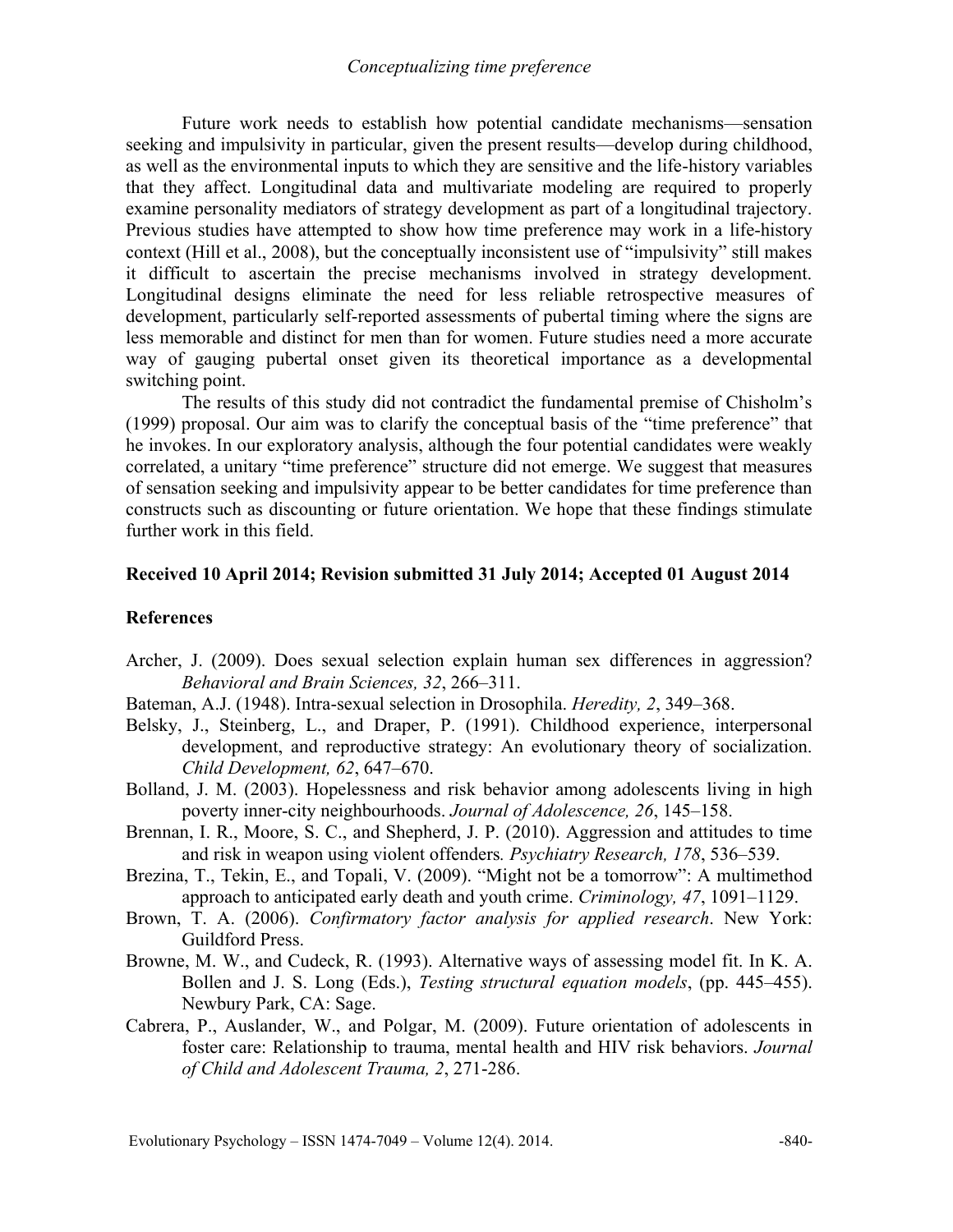- Campbell, A. (1999). Staying alive: Evolution, culture and women's aggression. *Behavioral and Brain Sciences, 22*, 203–252.
- Chisholm, J. (1999a). *Death, hope, and sex: Steps to an evolutionary ecology of mind and morality.* Cambridge: Cambridge University Press.
- Chisholm, J. S., Quinlivan, J. A., Peterson, R. W., and Coall, D. A. (2005). Early stress predicts age at menarche and first birth, adult attachment and expected lifespan. *Human Nature, 16*, 233–265.
- Copping, L. T., Campbell, A., and Muncer, S. (2013a). Violence, teenage pregnancy and life history. *Human Nature, 24*, 137–157.
- Copping, L. T., Campbell, A., and Muncer, S. (2013b). Impulsivity, sensation seeking and reproductive behavior: A life history perspective. *Personality and Individual Differences, 54*, 908–912.
- Cross, C. P., Copping, L. T., and Campbell, A. (2011). Sex differences in impulsivity: A meta-analysis. *Psychological Bulletin, 137*, 97–130.
- Del Giudice, M. (2009). Sex, attachment and the development of reproductive strategies. *Behavioral and Brain Sciences, 32*, 1–67.
- Depue, R. A., and Collins, P. F. (1999). Neurobiology of the structure of personality: Dopamine, facilitation of incentive motivation, and extraversion. *Behavioral and Brain Sciences, 22*, 491–569.
- Dickman, S. J. (1990). Functional and dysfunctional impulsivity: Personality and cognitive correlates. *Journal of Personality and Social Psychology, 58*, 95–102.
- Donohew, L., Zimmerman, R., Cupp, P. S., Novak, S., Colon, S., and Abell, R. (2000). Sensation seeking, impulsive decision making, and risky sex: Implications for risktaking and design of interventions. *Personality and Individual Differences, 28*, 1079–1091.
- Ellis, B. J., Figueredo, A. J., Brumbach, B. H., and Schlomer, G. L. (2009). Fundamental dimensions of environmental risk: The impact of harsh versus unpredictable environments on the evolution and development of life history strategies. *Human Nature, 20*, 204–268.
- Evenden, J. L. (1999). Varieties of impulsivity. *Psychopharmocology, 146*, 348–361.
- Fawcett, T. W., McNamara, J. M., and Houston, A. I. (2012). When is it adaptive to be patient? A general framework for evaluating delayed rewards. *Behavioural Processes, 89*, 128–136.
- Figueredo, A. J., Sefcek, J. A., Vasquez, G., Brumbach, B. H., King, J. E., and Jacobs, W. J. (2005). Evolutionary personality psychology. In D. M. Buss (Ed.), *Handbook of evolutionary psychology* (pp. 851–877). Hoboken, NJ: Wiley.
- Frederick, S., Loewenstein, G., and O'Donoghue, T. (2002). Time discounting and time preference: A critical review*. Journal of Economic Literature, 40*, 351-401.
- Gatzke-Kopp, L. M., Raine, A., Loeber, S., Stouthamer-Loeber, M., and Steinhauer, S. R. (2002). Serious delinquent behavior, sensation-seeking and electrodermal arousal. *Journal of Abnormal Child Psychology, 30*, 477–486.
- Griskevicius, V., Delton, A. W., Robertson, T. E., and Tybur, J. M. (2011). The environmental contingency of life history strategies: Influences of mortality and socioeconomic status on reproductive timing. *Journal of Personality and Social Psychology, 100*, 241–254*.*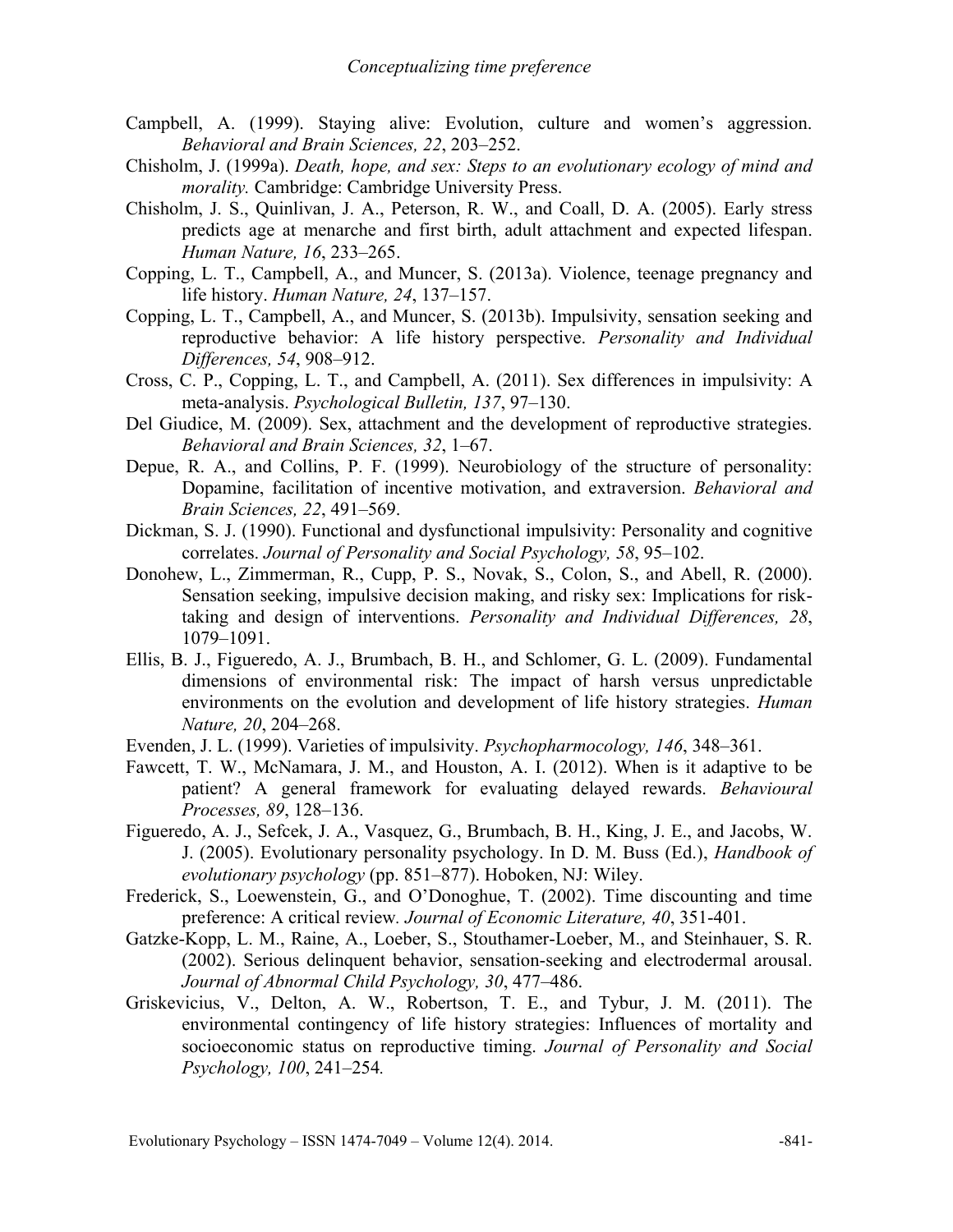- Griskevicius, V., Tybur, J. M., Delton, A. W., and Robertson, T. E. (2011). The influence of mortality and socioeconomic status on risk and delayed rewards: A life history theory approach. *Journal of Personality and Social Psychology, 100*, 1015–1026.
- Hill, E. M., Jenkins, J., and Farmer, L. (2008). Family unpredictability, future discounting and risk taking. *The Journal of Socio-Economics, 37*, 1381–1396.
- Hu, L-T., and Bentler, P. M. (1999). Cutoff criteria for fitness indexes in covariance structure analysis: Conventional criteria versus new alternatives. *Structural Equation Modelling: A Multidisciplinary Journal, 6*, 1–55.
- Khurana, A., Romer, D., Betancourt, L. M., Brodsky, N. L., Giannetta, J. M. and Hurt, H. (2012). Early adolescent sexual debut: The mediating role of working memory ability, sensation seeking and impulsivity. *Developmental Psychology, 48*, 1416– 1428.
- Kruger, D. J., Reischl, T., and Zimmerman, M. A. (2008). Time perspective as a mechanism for functional development adaptation. *Journal of Social, Evolutionary and Cultural Psychology, 2*, 1–22.
- Loewenstein, G., Weber, R., Flory, J., Manuck, S., and Muldoon, M. (2001, November). *Dimensions of time discounting*. Presented at the Survey Research on Household Expectations and Preferences conference. Ann Arbor, MI.
- MacDonald, K. (2008). Effortful control, explicit processing, and the regulation of human evolved predispositions. *Psychological Review, 114*, 1012–1031.
- Mazur, J. E. (1987). An adjusting procedure for studying delayed reinforcement. In M. L. Commons, J. E. Mazur, J. A. Nevin, H. Rachlin (Eds.), *Quantitative analysis of behavior*, *Vol. 5: The effect of delay and of intervening events on reinforcement value* (pp. 55-73). Hillsdale, NJ: Erlbaum.
- McAlister, A. R., Pachana, N., and Jackson, C. J. (2005). Predictors of young dating adults' inclination to engage in extradyadic sexual activities: A multi-perspective study. *British Journal of Psychology, 96*, 331–350.
- Mishra, S., and Lalumière, M. L. (2011). Individual differences in risk-propensity: Associations between personality and behavioural measures of risk. *Personality and Individual Differences, 50*, 869–873.
- Nagin, D. S., and Pogarsky, G. (2004). Time and punishment: Delayed consequences and criminal behavior. *Journal of Quantitative Criminology, 20*, 295–317.
- Nettle, D., Frankenhuis, W. E., and Rickard, I. J. (2013). The evolution of predictive adaptive responses in human life history. *Proceedings of the Royal Society B, 280*, 20131343.
- Nurmi, J. (1987). Age, sex, social class and quality of family interaction as determinants of adolescents' future orientation: A developmental task interpretation. *Adolescence, 22*, 977–991.
- Nurmi, J. (1992). Age differences in adult life goals, concerns and their temporal extension: A life course approach to future oriented motivation. *International Journal of Behavioral Development, 15*, 487–508.
- Patton, J. H., Stanford, M. S., and Barratt, E. S. (1995). Factor structure of the Barratt Impulsiveness Scale. *Journal of Clinical Psychology, 51*, 768–774.
- Promislow, D., and Harvey, P. H. (1990). Living fast and dying young: A comparative an analysis of life history variation in mammals. *Journal of the Zoological Society of London, 220*, 417–437.

Evolutionary Psychology – ISSN 1474-7049 – Volume 12(4). 2014.  $\sim$  -842-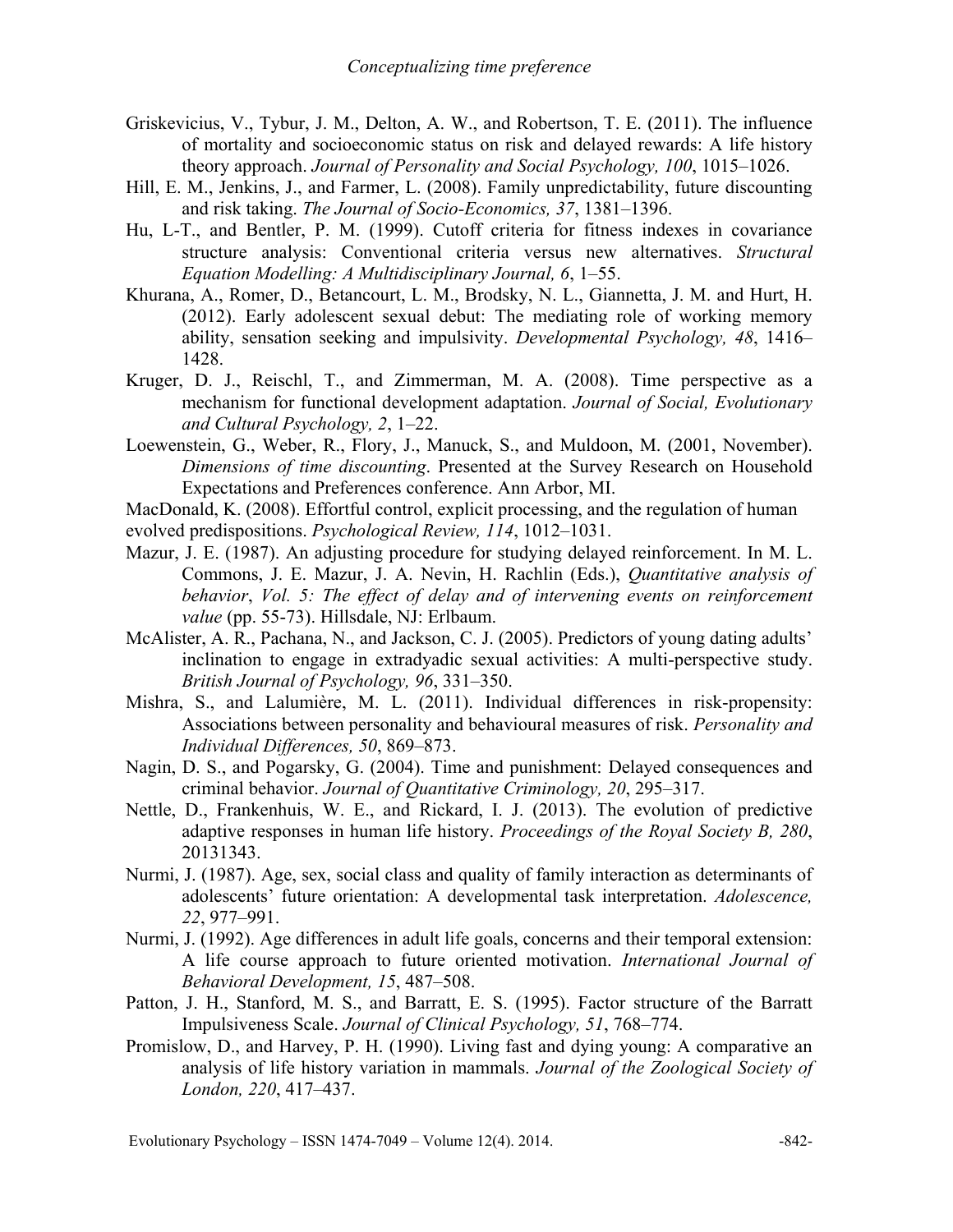- Read, D., and Read, N. L. (2004). Time discounting over the lifespan. *Organizational Behavior and Human Decision Processes, 94*, 22–32.
- Reif, A., Kiive, E., Kurrikoff, T., Paaver, M., Herterich, S., Konstabel, K., . . . Harro, J. (2011). A functional NOS1 promotor polymorphism interacts with adverse environment on functional and dysfunctional impulsivity. *Psychopharmocology, 214*, 239–248.
- Reimers, S., Maylor, E. A., Stewart, N., and Chater, N. (2009). Associations between a one-shot delay discounting measure and age, income, education and real-world impulsive behavior. *Personality and Individual Differences, 47*, 973–978.
- Richardson, D. R. and Green, L. R. (2003). Defining direct and indirect aggression: The Richardson Conflict Response Questionnaire*. International Review of Social Psychology, 16*, 11–30.
- Roff, D. A. (1992). *The evolution of life histories: Theory and analysis*. New York: Chapman and Hall.
- Schechter, D. E. and Francis, C. M. (2010). A life history approach to understanding youth time preference. *Human Nature, 21*, 140–164.
- Seto, M. C., Lalumiere, M. L., and Quinsey, V. L. (1995). Sensation seeking and males' sexual strategy. *Personality and Individual Differences, 19*, 669–675.
- Smith, C. L. and Hantula, D. A. (2008). Methodological considerations in the study of delay discounting in intertemporal choice: A comparison of tasks and modes. *Behavior Research Methods, 40*, 940–953.
- Stearns, S. (1992). *The evolution of life histories*. Oxford: Oxford University Press.
- Steinberg, L., Albert, D., Cauffman, E., Banich, M., Graham, S., and Woolard, J. (2008). Age differences in sensation seeking and impulsivity as indexed by behavior and self-report: Evidence for a dual systems model. *Developmental Psychology, 44*, 1764–1778.
- Steinberg, L., O'Brien, L., Cauffman, E., Graham, S., Woolard, J., and Banich, M. (2009). Age differences in future orientation and delay discounting. *Child Development, 80*, 28–44.
- Teuscher, U., and Mitchell, S. H. (2011). Relation between time perspective and delay discounting: A literature review. *The Psychological Record, 61*, 613–632.
- Trivers, R. L. (1972). Parental investment and sexual selection. In B. Campbell (Ed.), *Sexual selection and the descent of man 1871-1971* (pp. 136–179). Chicago: Aldine.
- Trostel, P. A., and Taylor, G. A. (2001). A theory of time preference. *Economic Inquiry, 39*, 379–395.
- Vigil-Colet, A., and Codorniu-Raga, M. J. (2004). Aggression and inhibition deficits: The role of functional and dysfunctional impulsivity. *Personality and Individual Differences, 37*, 1431–1440.
- Wilson, L. C., and Scarpa, A. (2010). The link between sensation seeking and aggression: A meta-analytic review. *Aggressive Behavior, 35*, 1–10.
- Wilson, M., and Daly, M. (1985). Competitiveness, risk taking and violence: The young male syndrome. *Ethology and Sociobiology, 6*, 59–73.
- Wilson, M., and Daly, M. (1997). Life expectancy, economic inequality, homicide and reproductive timing in Chicago neighbourhoods. *British Medical Journal, 314*, 1271–1274.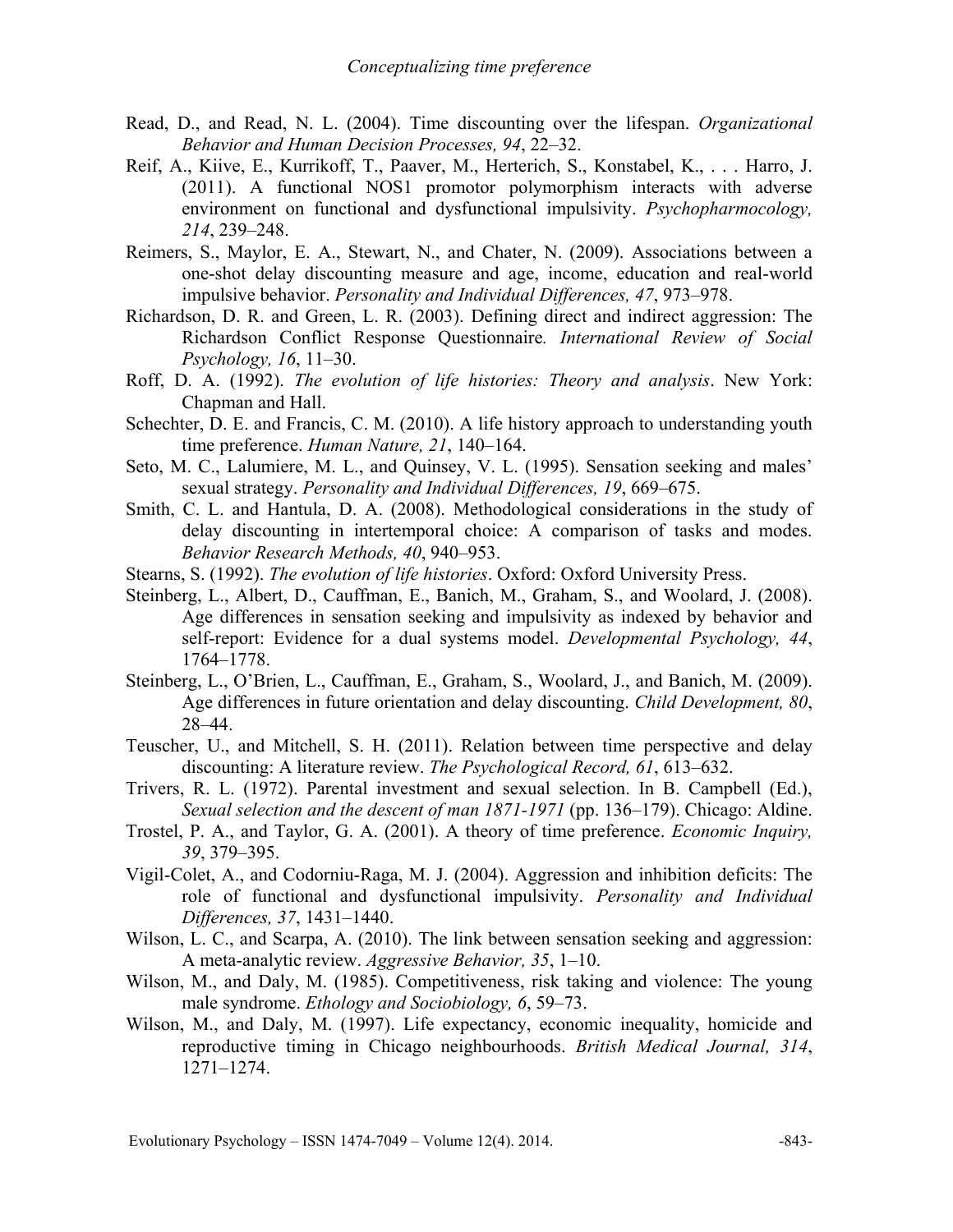- Wilson, M., and Daly, M. (2006). Are juvenile offenders extreme future discounters? *Psychological Science, 17*, 989–994.
- Wilson, J. Q., and Herrnstein, R. J. (1985). *Crime and human nature: The definitive study of the causes of crime*. New York: Simon and Schuster.
- Zimbardo, P. G., and Boyd, J. N. (1999). Putting time in perspective: A valid, reliable individual differences metric. *Journal of Personality and Social Psychology, 77*, 1271–1288.
- Zuckerman, M. (1979). *Sensation seeking: Beyond the optimal level of arousal*. Hillsdale, NJ: Erlbaum.
- Zuckerman, M. (1994). *Behavioral expressions and biosocial bases of sensation seeking*. New York: Cambridge University Press.
- Zuckerman, M., and Kuhlman, D. M. (1993). *Norms for the Zuckerman–Kuhlman Personality Questionnaire (ZKPQ)*. Unpublished manuscript, Department of Psychology, University of Delaware, Newark.
- Zuckerman, M., Kuhlman, D. M., Joireman, J., Teta, P., and Kraft, M. (1993). A comparison of three structural models for personality: The Big Three, the Big Five, and the Alternative Five. *Journal of Personality and Social Psychology, 65*, 757– 768.
- Zumbo, B. D., Gadermann, A. M., and Zeisser, C. (2007). Ordinal versions of coefficients alpha and theta for Likert rating scales. *Journal of Modern Applied Statistical Methods, 6*, 21-29.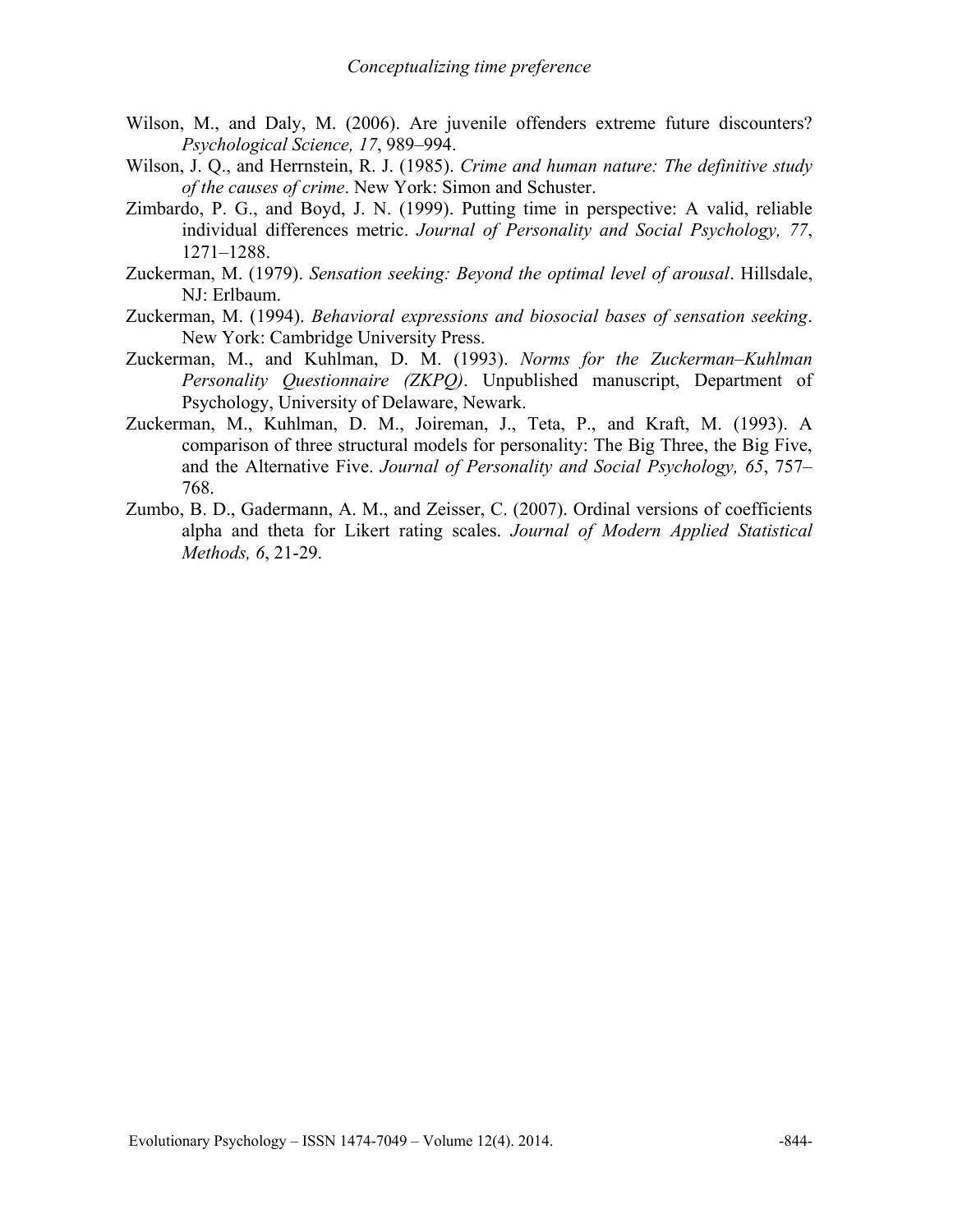# **Appendix 1. Mating Inventory**

This section examines your attitudes and your environment. Each question has two statements. Read statements A and B and choose one of the four responses you feel is most true of you.

| A) Sex with multiple partners is                   |                         | OR                             |                               |
|----------------------------------------------------|-------------------------|--------------------------------|-------------------------------|
|                                                    |                         | B) Sex should be only with one |                               |
| acceptable.                                        |                         |                                | special person.               |
| A is true of me                                    | A is sort of true of me | B is sort of true of me        | <b>B</b> is true of me        |
|                                                    |                         |                                |                               |
| A) Sex without love and                            |                         | OR                             | B) Sex should be with someone |
| commitment is OK.                                  |                         |                                | you care deeply about.        |
| A is true of me                                    | A is sort of true of me | B is sort of true of me        | <b>B</b> is true of me        |
|                                                    |                         |                                |                               |
| A) Sex with strangers is OK as                     |                         | <b>OR</b>                      | B) Sex should only be between |
| long as it is safe and he or she is<br>attractive. |                         |                                | couples in a relationship.    |
| A is true of me                                    | A is sort of true of me | B is sort of true of me        | <b>B</b> is true of me        |
|                                                    |                         |                                |                               |
| A) I cannot imagine being with                     |                         | OR                             | B) I can see myself settling  |
| only one partner in my lifetime.                   |                         |                                | down romantically with one    |
|                                                    |                         |                                | partner.                      |
| A is true of me                                    | A is sort of true of me | B is sort of true of me        | <b>B</b> is true of me        |
|                                                    |                         |                                |                               |
| A) Cheating on a partner is OK                     |                         | OR                             | B) Cheating on a partner is   |
| as long as you are never caught.                   |                         |                                | never acceptable under any    |
|                                                    |                         |                                | circumstances.                |
| A is true of me                                    | A is sort of true of me | B is sort of true of me        | <b>B</b> is true of me        |
|                                                    |                         |                                |                               |
| A) Some people find the idea of                    |                         | OR                             | B) Some people are only       |
| brief sexual encounters exciting.                  |                         |                                | interested in long term       |
|                                                    |                         |                                | commitment.                   |
| A is true of me                                    | A is sort of true of me | B is sort of true of me        | B is true of me               |
|                                                    |                         |                                |                               |
|                                                    |                         |                                |                               |
| A) Taking advantage of any                         |                         | OR                             | B) Opportunistic sex is not   |
| opportunity for sex is OK.                         |                         |                                | appropriate.                  |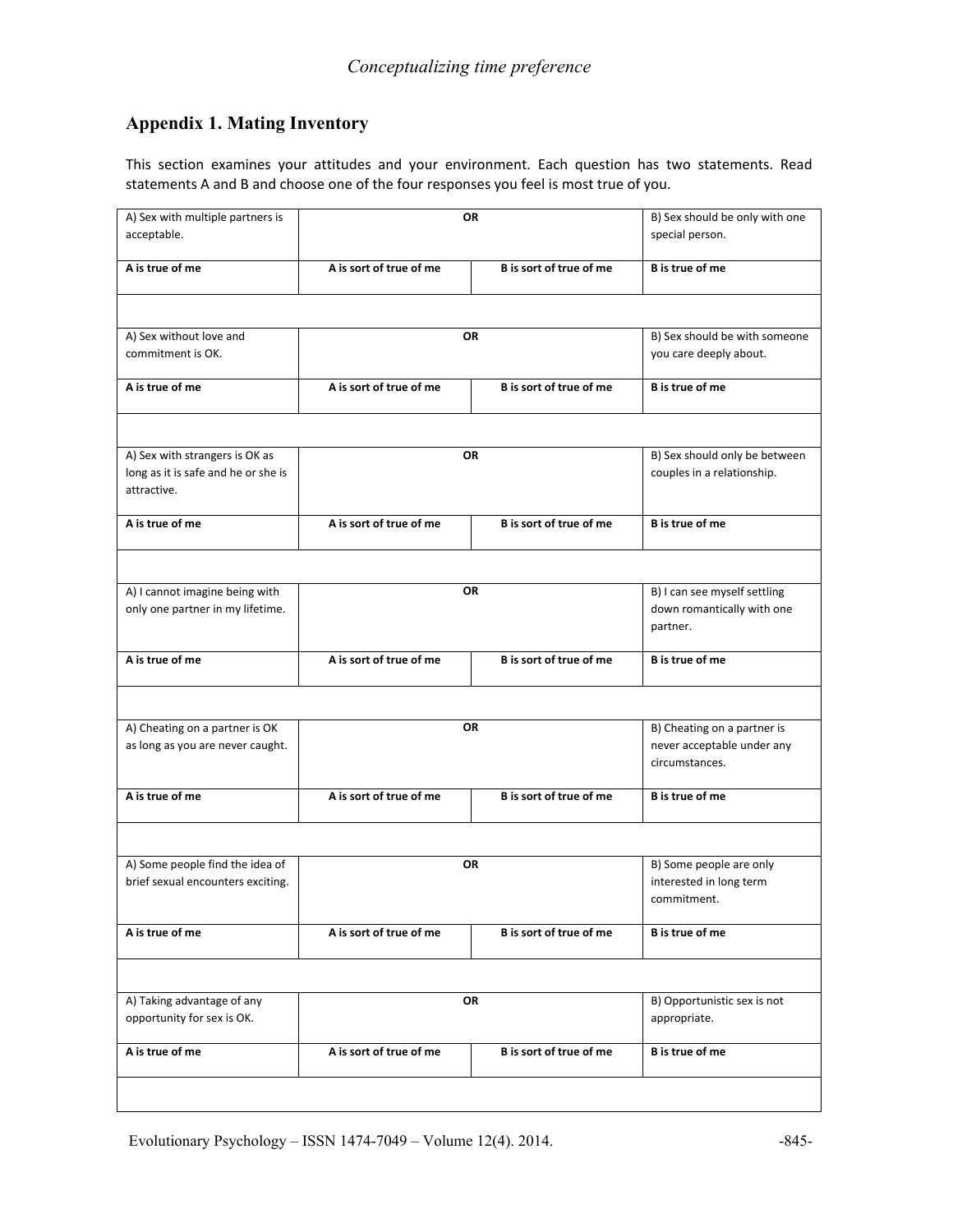| A) Long term romantic<br>relationships are not for me.        | <b>OR</b>               |                         | forever.                                                     |  | B) I would like to have a<br>romantic relationship that lasts |
|---------------------------------------------------------------|-------------------------|-------------------------|--------------------------------------------------------------|--|---------------------------------------------------------------|
| A is true of me                                               | A is sort of true of me | B is sort of true of me | <b>B</b> is true of me                                       |  |                                                               |
| A) I would be OK about never<br>settling down with one person |                         | <b>OR</b>               | B) I would like to have at least<br>one long term, committed |  |                                                               |
| in my lifetime.                                               |                         |                         | relationship in my lifetime.                                 |  |                                                               |
| A is true of me                                               | A is sort of true of me | B is sort of true of me | <b>B</b> is true of me                                       |  |                                                               |
|                                                               |                         |                         |                                                              |  |                                                               |
| A) It is good to have short                                   |                         | <b>OR</b>               | B) Relationships should be                                   |  |                                                               |
| relationships that can easily be                              |                         |                         | based on long term                                           |  |                                                               |
| ended.                                                        |                         |                         | commitment.                                                  |  |                                                               |
| A is true of me                                               | A is sort of true of me | B is sort of true of me | <b>B</b> is true of me                                       |  |                                                               |
|                                                               |                         |                         |                                                              |  |                                                               |
| A) Variety in sexual partners is<br>more important.           | <b>OR</b>               |                         | B) Finding one special partner is<br>more important.         |  |                                                               |
| A is true of me                                               | A is sort of true of me | B is sort of true of me | <b>B</b> is true of me                                       |  |                                                               |